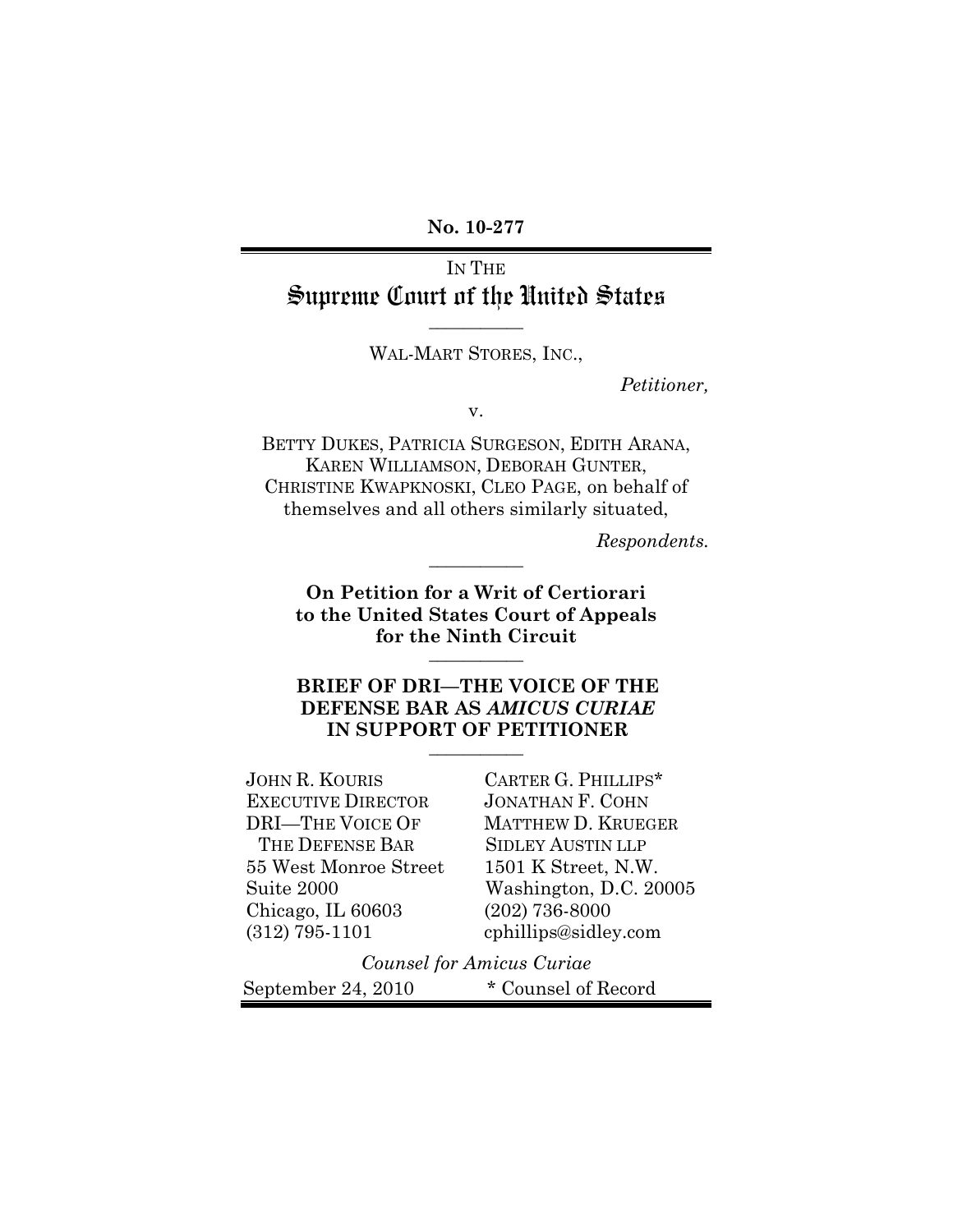# TABLE OF CONTENTS

|                                                                                                                                                                          | Page           |
|--------------------------------------------------------------------------------------------------------------------------------------------------------------------------|----------------|
|                                                                                                                                                                          | $\rm ii$       |
| INTEREST OF AMICUS CURIAE                                                                                                                                                | $\mathbf{1}$   |
|                                                                                                                                                                          | $\overline{2}$ |
| REASONS FOR GRANTING THE PETITION                                                                                                                                        | 4              |
| THE NINTH CIRCUIT'S DECISION<br>I.<br>CONFLICTS WITH THE<br><b>RULES</b><br>ENABLING ACT AND THIS COURT'S                                                                | 4              |
| A. The Rules Enabling Act Prohibits Courts<br>From Construing The Federal Rules To                                                                                       | 5              |
| B. The Class Certification Affirmed By The<br>Ninth Circuit Alters Substantive Rights<br>Under Title VII In Violation Of The                                             | 9              |
| II. THE DECISION BELOW CONFLICTS<br>WITH CLASS CERTIFICATION DECI-<br>SIONS OF OTHER CIRCUITS                                                                            | 15             |
| THE DECISION BELOW WILL HAVE<br>HH.<br>FAR REACHING, UNTOWARD CONSE-<br>QUENCES FOR DEFENDANTS<br>AND<br>IMPLICATES THIS COURT'S DUTY TO<br>ENSURE UNIFORMITY OF FEDERAL | 19             |
|                                                                                                                                                                          | 22             |
|                                                                                                                                                                          |                |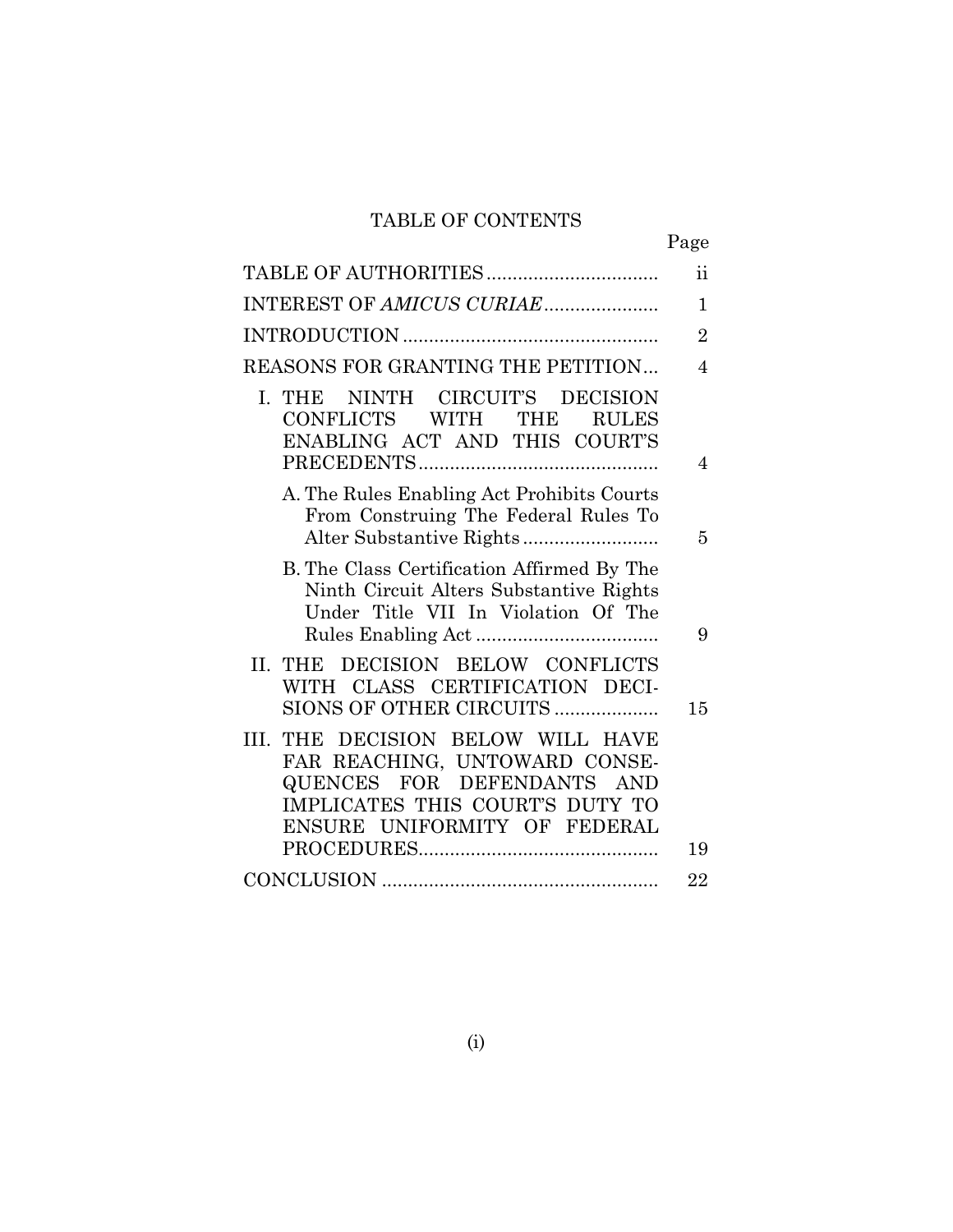# TABLE OF AUTHORITIES

| CASES                                        | Page |
|----------------------------------------------|------|
| Amchem Prods., Inc. v. Windsor, 521 U.S.     |      |
|                                              |      |
| Associated Gen. Contractors of Cal., Inc. v. |      |
| Cal. State Council of Carpenters, 459        |      |
|                                              | 19   |
| Blaz v. Belfer, 368 F.3d 501 (5th Cir.       |      |
|                                              | 9    |
| Burlington N. R.R. v. Woods, 480 U.S. 1      |      |
|                                              |      |
| Castano v. Am. Tobacco Co., 84 F.3d 734      |      |
|                                              |      |
| Catlett v. Mo. Highway & Transp. Comm'n,     |      |
| 828 F.2d 1260 (8th Cir. 1987)                | 16   |
| Cimino v. Raymark Indus., Inc., 151 F.3d     |      |
|                                              | 17   |
| Cooper v. Fed. Reserve Bank of Richmond,     |      |
|                                              | 10   |
| Cooper v. Southern Co., 390 F.3d 695 (11th   |      |
| $Cir. 2004$ , overruled on other grounds by  |      |
| Ash v. Tyson Foods, Inc., 546 U.S. 454       |      |
|                                              | 16   |
| Dillon v. Coles, 746 F.2d 998 (3d Cir.       |      |
|                                              | 16   |
| Domingo v. New England Fish Co., 727         |      |
| F.2d 1429 (9th Cir.), modified, 742 F.2d     |      |
|                                              | 13   |
| Dura Pharm., Inc. v. Broudo, 544 U.S. 336    |      |
| $(2005)$                                     | 19   |
| Tex. Motor Freight Sys., Inc. v.<br>E.       |      |
| <i>Rodriguez</i> , 431 U.S. 395 (1977)       | 11   |
| Edward J. DeBartolo Corp. v. Fla. Gulf       |      |
| Coast Bldg. & Constr. Trades Council,        |      |
|                                              | 6    |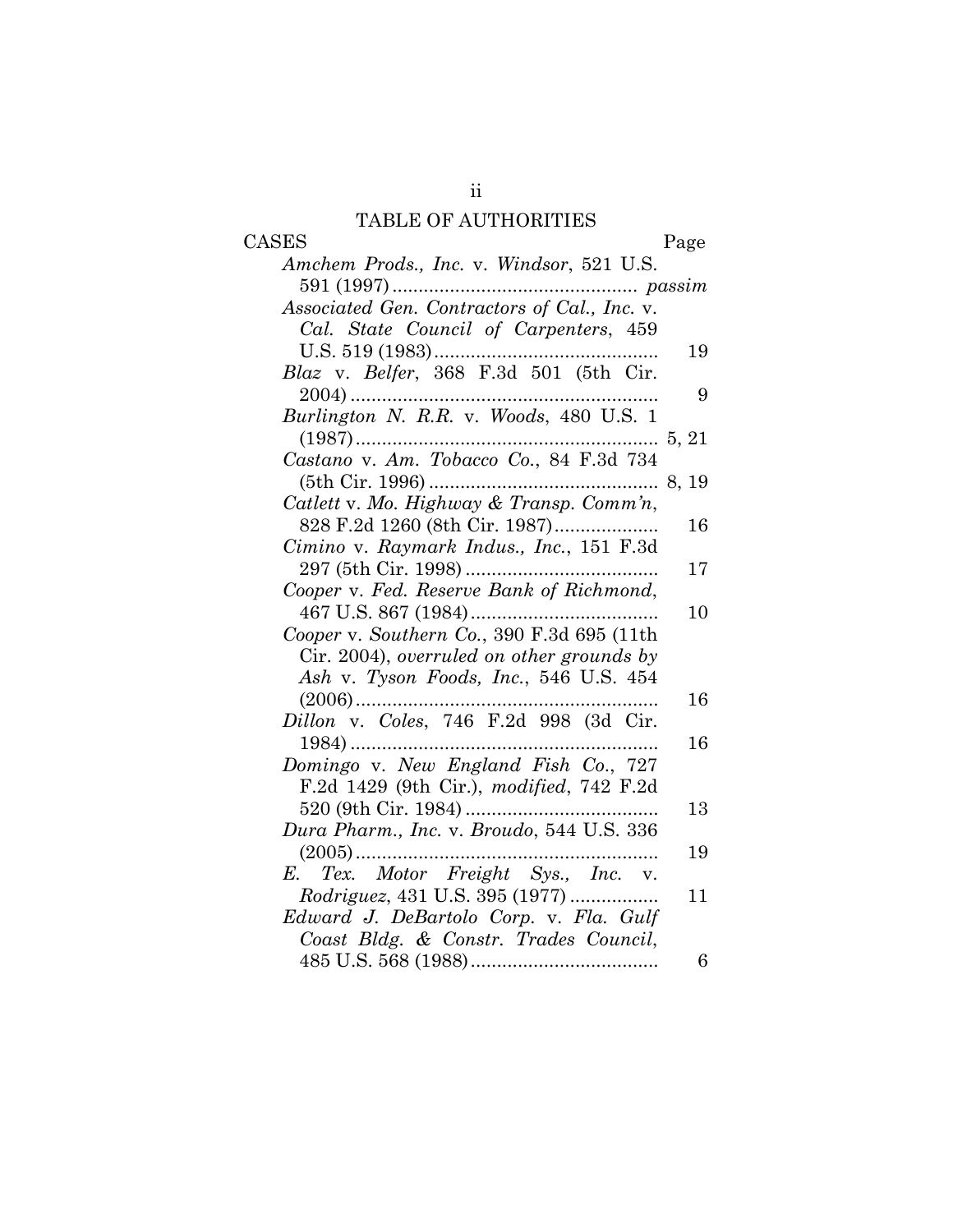# TABLE OF AUTHORITIES—continued

iii

|                                             | Page   |
|---------------------------------------------|--------|
| EEOC v. O & G Spring & Wire Forms           |        |
| Specialty Co., 38 F.3d 872 (7th Cir.        |        |
|                                             | 15     |
| In re Fibreboard Corp., 893 F.2d 706 (5th   |        |
|                                             | $17\,$ |
| Franks v. Bowman Transp. Co., 424 U.S.      |        |
|                                             | 11     |
| Hanna v. Plumer, 380 U.S. 460 (1965)        | 21     |
| Hilao v. Estate of Marcos, 103 F.3d 767     |        |
|                                             | 13     |
| Hohider v. UPS, Inc., 574 F.3d 169 (3d Cir. |        |
|                                             | 18     |
| In re Hotel Tel. Charges, 500 F.2d 86 (9th  |        |
|                                             | 18     |
| INS v. Chadha, 462 U.S. 919 (1983)          | 6      |
| Int'l Bhd. of Teamsters v. United States,   |        |
|                                             |        |
| McLaughlin v. Am. Tobacco Co., 522 F.3d     |        |
| 215 (2d Cir. 2008), overruled on other      |        |
| grounds by Bridge v. Phx. Bond &            |        |
| Indem. Co., 553 U.S. 639 (2008), as         |        |
| recognized in UFCW Local 1776 v. Eli        |        |
| Lilly & Co., __ F.3d __, 2010 WL            |        |
|                                             |        |
| Mistretta v. United States, 488 U.S. 361    |        |
|                                             | 5      |
| Ortiz v. Fibreboard Corp., 527 U.S. 815     |        |
|                                             |        |
| Price Waterhouse v. Hopkins, 490 U.S. 228   |        |
| (1989), superseded on other grounds by      |        |
| statute, Civil Rights Act of 1991, Pub. L.  |        |
| No. 102-166, 105 Stat. 1072, as recog-      |        |
| nized in Landgraf v. USI Film Prods.,       |        |
|                                             |        |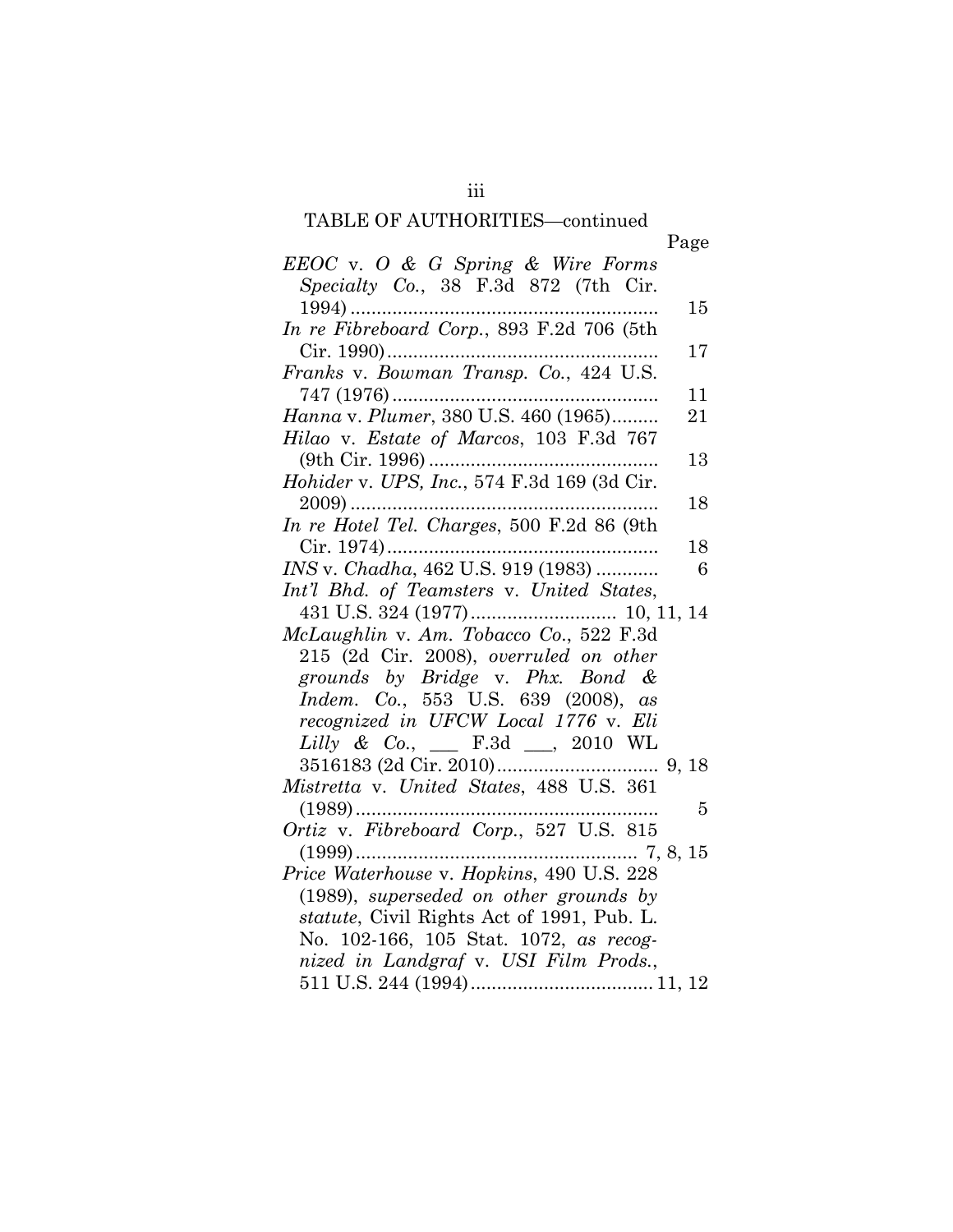# TABLE OF AUTHORITIES—continued

|                                              | Page |
|----------------------------------------------|------|
| Reeb v. Ohio Dep't of Rehab. & Corr., 435    |      |
| F.3d 639 (6th Cir. 2006)                     | 16   |
| In re Rhone-Poulenc Rorer Inc., 51 F.3d      |      |
| 1293 (7th Cir. 1995)<br>.                    | 8    |
| Sacred Heart Health Sys., Inc. v. Humana     |      |
| Military Healthcare Servs., Inc., 601 F.3d   |      |
|                                              | 17   |
| Segar v. Smith, 738 F.2d 1249 (D.C. Cir.     |      |
| $1984)$                                      | 15   |
| Seijas v. Republic of Arg., 606 F.3d 53 (2d) |      |
| $Cir. 2010$                                  | 18   |
| Shipes v. Trinity Indus., 987 F.2d 311 (5th  |      |
|                                              |      |
| $Sibbach$ v. Wilson & Co., 312 U.S. 1        |      |
|                                              | 5    |
| St. Mary's Honor Ctr. v. Hicks, 509 U.S.     |      |
|                                              | 11   |
| Stoneridge Inv. Partners, LLC v. Scientific- |      |
| Atlanta, Inc., 552 U.S. 148 (2008)           | 20   |
| U.S. Postal Serv. Bd. of Governors v.        |      |
|                                              | 11   |
| United States v. Reliable Transfer Co., 421  |      |
|                                              | 21   |
| Windham v. Am. Brands, Inc., 565 F.2d 59     |      |
|                                              | 18   |
|                                              |      |

# CONSTITUTION AND STATUTES

|                                            | $5^{\circ}$ |
|--------------------------------------------|-------------|
|                                            | -5          |
| Class Action Fairness Act of 2005, Pub. L. |             |
|                                            | 20          |
|                                            |             |
|                                            |             |
|                                            |             |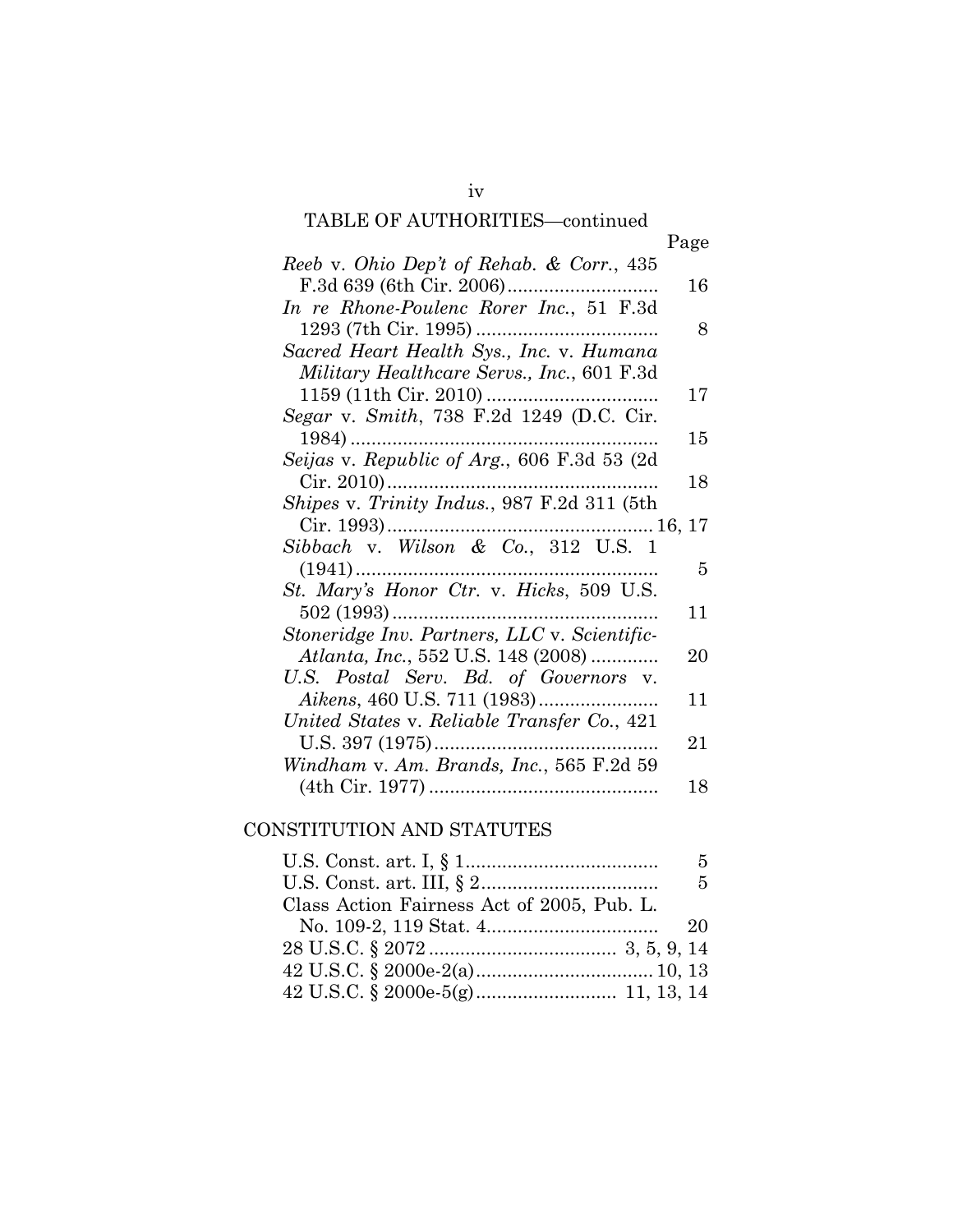# TABLE OF AUTHORITIES—continued RULE Page Fed. R. Civ. P. 23....................................... 2, 8, 20

# LEGISLATIVE HISTORY

| 20 |
|----|

# SCHOLARLY AUTHORITIES

| Stephen B. Burbank, The Rules Enabling          |    |
|-------------------------------------------------|----|
| Act of 1934, 130 U. Pa. L. Rev. 1015            |    |
|                                                 |    |
| James D. Cox et al., Do Differences in          |    |
| Pleading Standards Cause Forum                  |    |
| Shopping in Securities Class Actions?:          |    |
| Doctrinal and Empirical Analyses, 2009          |    |
|                                                 | 21 |
| Richard A. Nagareda, Common Answers             |    |
| for Class Certification, 64 Vand. L. Rev.       |    |
| En Banc (forthcoming 2010), <i>available at</i> |    |
| http://ssrn.com/abstract_id=1662620             | 22 |
| Martin H. Redish & Uma M. Amuluru, The          |    |
| Supreme Court, the Rules Enabling Act,          |    |
| and the Politicization of the Federal           |    |
| Rules: Constitutional and Statutory             |    |
| <i>Implications</i> , 90 Minn. L. Rev. 1303     |    |
|                                                 |    |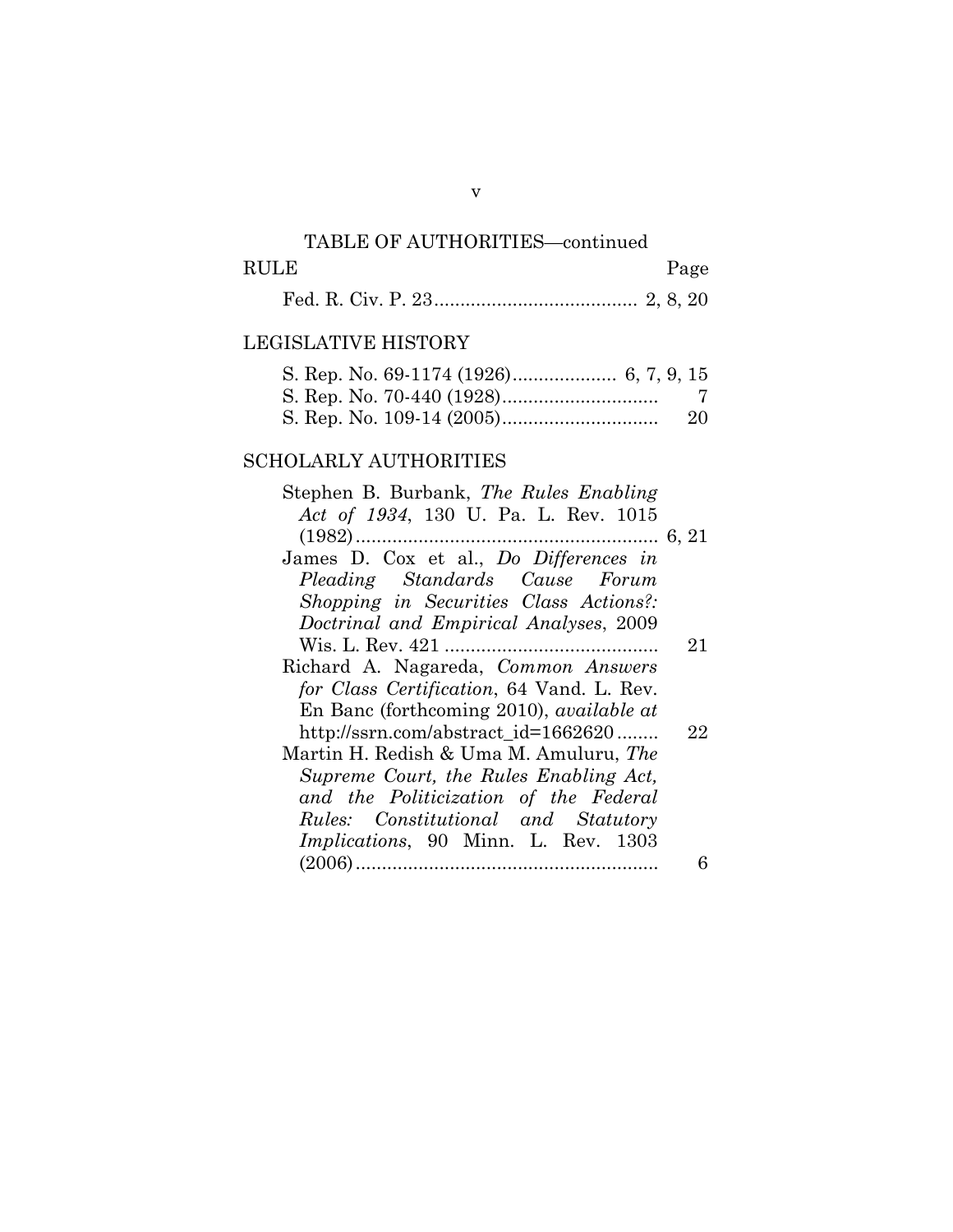#### **INTEREST OF** *AMICUS CURIAE*[1](#page-6-0)

*Amicus curiae* DRI—the Voice of the Defense Bar is an international organization that includes more than 23,000 attorneys involved in the defense of civil litigation. DRI is committed to enhancing the skills, effectiveness, and professionalism of defense attorneys. Because of this commitment, DRI seeks to address issues germane to defense attorneys, to promote the role of the defense lawyer, to improve the civil justice system, and to preserve the civil jury. DRI has long been a voice in the ongoing effort to make the civil justice system more fair, efficient, and—where national issues are involved—consistent.

To promote these objectives, DRI participates as *amicus curiae* in cases raising issues of importance to its members, their clients, and the judicial system. This is just such a case. In approving certification of the largest employment class action in history, the Ninth Circuit disregarded this Court's precedent, deepened a well-recognized circuit conflict, and distorted Title VII, the Rules Enabling Act, and the Federal Rules of Civil Procedure.

The issues raised here can have considerable, and even dispositive, impact on countless class actions in virtually all contexts, including employment discrimi-

 $\overline{a}$ 

<span id="page-6-0"></span><sup>1</sup> Pursuant to Supreme Court Rule 37.6, *amicus curiae* states that no counsel for any party authored this brief in whole or in part and that no entity or person, aside from *amicus curiae*, its members, and its counsel, made any monetary contribution towards the preparation and submission of this brief. Pursuant to Supreme Court Rule 37.2(a), *amicus curiae* certifies that counsel of record for both parties received timely notice of *amicus curiae*'s intent to file this brief. Counsel of record for both parties have consented to its filing in letters on file with the Clerk's office.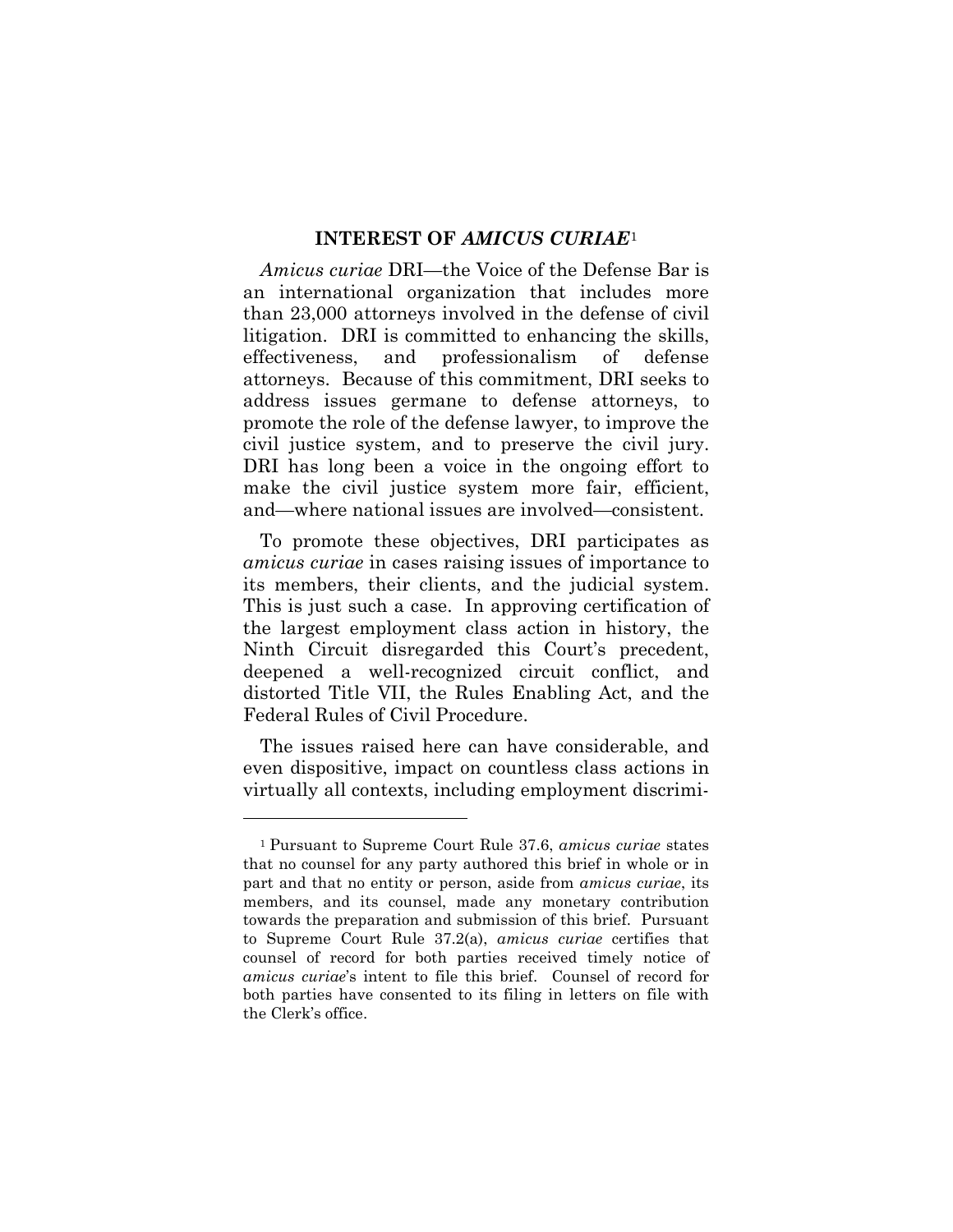nation, products liability, insurance, securities, and antitrust. DRI's members are frequently confronted with the precise issues raised by petitioner, and their clients are affected by the lack of clear, uniform rules governing class certification. This Court's review is essential to prevent unseemly and improper forumshopping and to bring fairness, consistency, and predictability to class certification.

### **INTRODUCTION**

In a 6-5 en banc decision, the Ninth Circuit affirmed certification of the largest employment class action in history, allowing over 1.5 million plaintiffs with factually distinct claims to proceed together as a single unit. In reaching that result, the Ninth Circuit majority widened an acknowledged circuit conflict and approved a certification order that deprives the defendant of its substantive right to defend against each individual plaintiff's claims. This Court's intervention is urgently needed.

Petitioner has persuasively demonstrated that this Court should grant review of both questions presented. In this brief, DRI does not separately address the first question but fully supports review of it because the lower courts are deeply split regarding whether, and to what extent, a class action that includes a claim for monetary relief may proceed under Rule 23(b)(2). See Pet. 10-12. The stakes of this debate are high for plaintiffs and defendants alike: Rule 23(b)(2) authorizes "mandatory" class actions, which do not require that individual plaintiffs receive notice or allow them to opt out. See Fed. R. Civ. P.  $23(c)(2)$ , (3). Further, this disagreement among the courts of appeals invites forum shopping by plaintiffs and deprives parties of the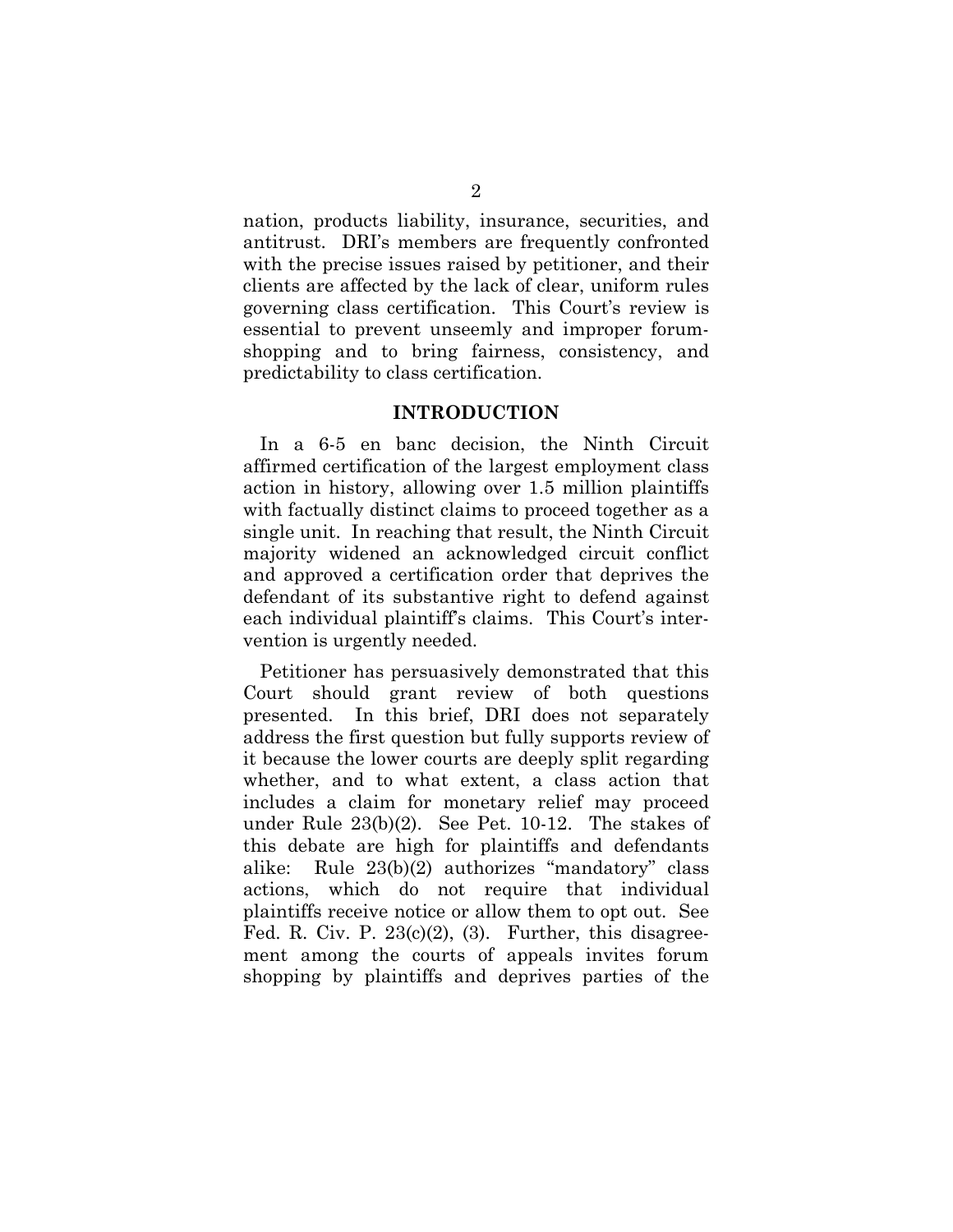consistency and predictability of decision-making that the Federal Rules are intended to guarantee.

DRI also supports review of the second question presented and submits this brief to highlight additional reasons why review is necessary to vindicate the protections of the Rules Enabling Act, 28 U.S.C. § 2072. That Act empowers the Judiciary to adopt rules of "practice and procedure," but expressly provides that no such rule, including Rule 23, may "abridge, enlarge or modify any substantive right." *Id.* § 2072(a), (b). The Act's legislative history and this Court's decisions make clear that the statute requires courts to exercise particular caution in applying Rule 23 because class certification can have a dramatic impact on a lawsuit and parties' rights. See *Amchem Prods., Inc.* v. *Windsor*, 521 U.S. 591, 629 (1997). This caution promotes stability in the law by ensuring that rules of decision do not change just because plaintiffs filed a class action.

In the decision below, however, the Ninth Circuit majority abandoned caution and approved a certification order that negates a substantive defense of the employer, in direct violation of the Rules Enabling Act. Under Title VII and this Court's precedents, when plaintiffs allege a pattern or practice of intentional discrimination, the employer is entitled to show that any individual employment action was not discriminatory before the affected plaintiff may obtain individualized relief. *Infra* at 10- 12. The lower courts rightly perceived that, in this case, individualized hearings on the employer's defense and each plaintiff's claimed injury were "not feasible." Pet. App. 251a; see also *id.* at 104a-105a. But rather than reject class certification, the Ninth Circuit allowed the district court to strip the employer's right to individualized hearings in favor of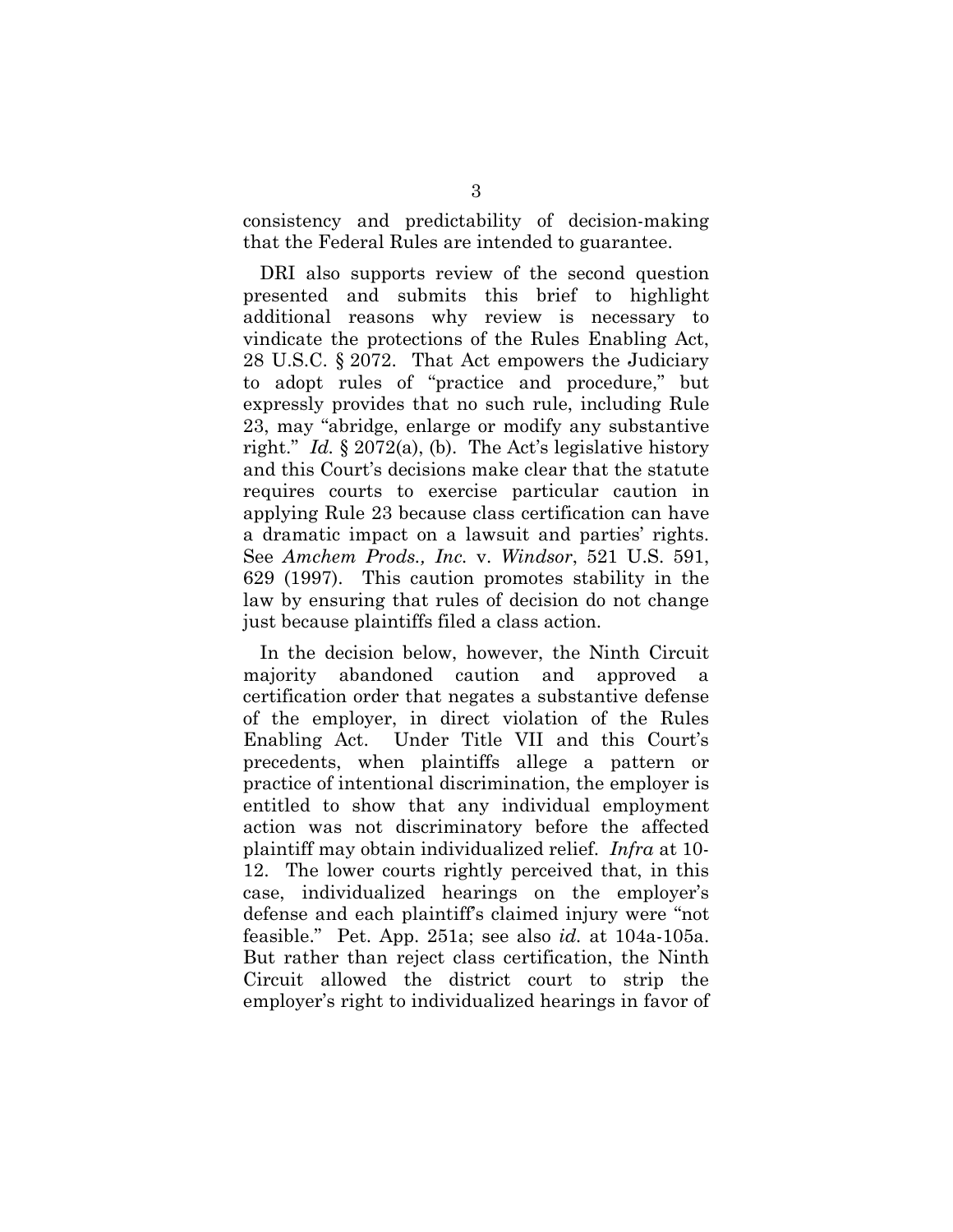a formula-based "'rough justice'" approach that, concededly, would "generat[e] a 'windfall'" for some employees who were not "genuine victims of discrimination." *Id.* at 254a. Unsurprisingly, this application of Rule 23—which contravenes the Rules Enabling Act by modifying Title VII's substantive provisions—conflicts with the decisions of other circuits.

The troubling consequences of the Ninth Circuit's approach to class certification militate heavily in favor of review. By sanctioning the district court's misuse of Rule 23, the Ninth Circuit's decision introduces unpredictability regarding class certification procedures and the substantive rules of decision. Plaintiffs will be emboldened to propose creative methods of generalized proof in order to assemble ever larger classes that should be ineligible for certification under Rule 23 due to substantive requirements of individualized proof. The incentives for forum shopping created by the decision below are obvious. Indeed, for cases in which plaintiffs allege that a defendant engaged in nationwide conduct, the Ninth Circuit's lenient approach to class certification will effectively become the nationwide rule as plaintiffs will naturally file suit in courts bound by the decision below. The enormous hydraulic pressure on defendants to settle cases that lack merit becomes overwhelming. To prevent these intolerable results, certiorari should be granted.

#### **REASONS FOR GRANTING THE PETITION**

## **I. THE NINTH CIRCUIT'S DECISION CON-FLICTS WITH THE RULES ENABLING ACT AND THIS COURT'S PRECEDENTS.**

The decision below approved an unprecedented class certification that sacrifices the defendant's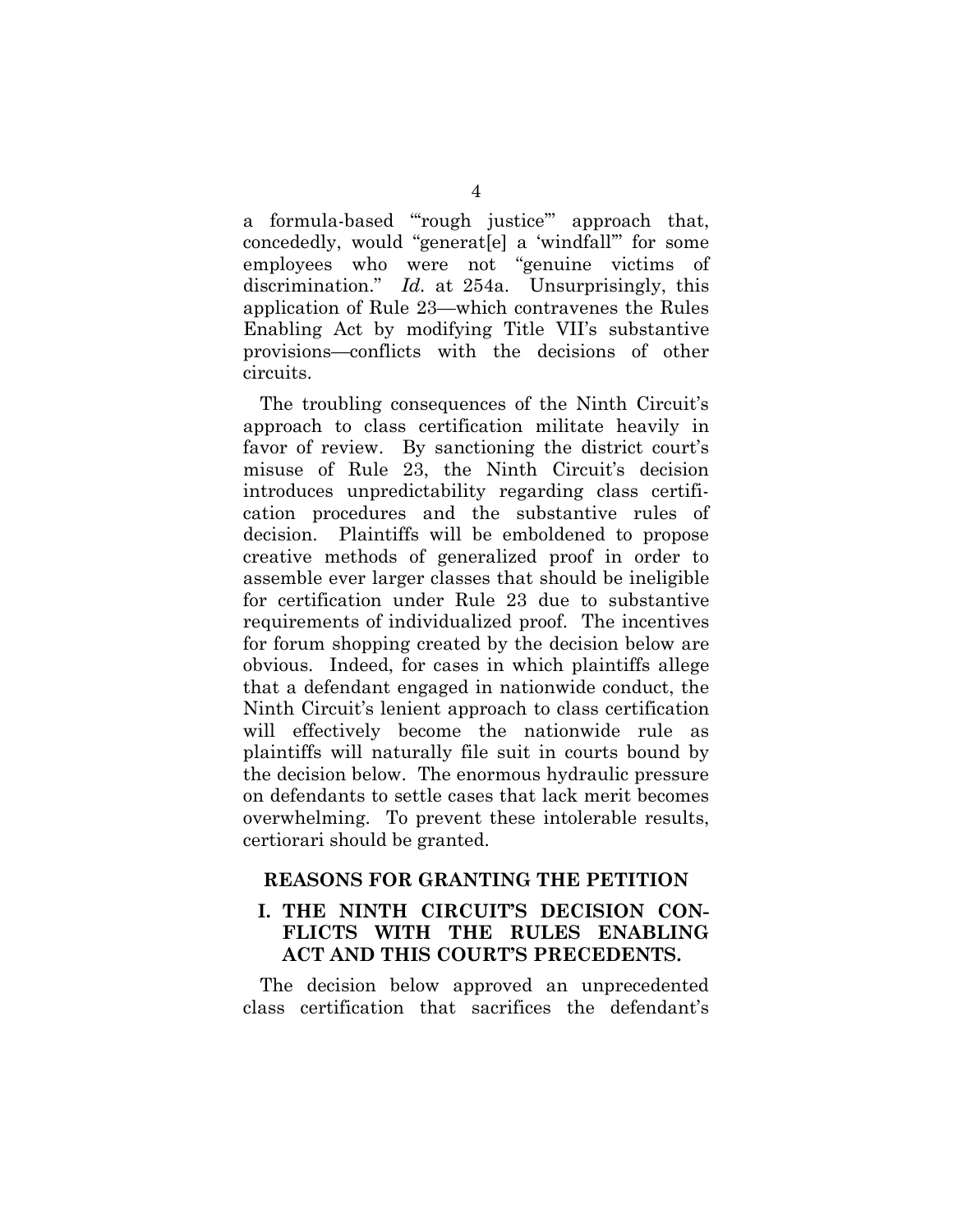substantive defense under Title VII and violates the plain terms of the Rules Enabling Act. This Court should grant review and clarify the important restraints the Act places on "'adventuresome'" uses of Rule 23. *Amchem*, 521 U.S. at 617-18.

## **A. The Rules Enabling Act Prohibits Courts From Construing The Federal Rules To Alter Substantive Rights.**

1. The Rules Enabling Act empowers the Judiciary to promulgate "general rules of practice and procedure." 28 U.S.C. § 2072(a). But in the same breath, Congress also provided that "[s]uch rules shall not abridge, enlarge or modify any substantive right." *Id.* § 2072(b). Thus, to comply with the Rules Enabling Act, a Federal Rule may "affect[ ] only the process of enforcing litigants' rights, and not the rights themselves." *Burlington N. R.R.* v. *Woods*, 480 U.S. 1, 8 (1987).

The commands of the Rules Enabling Act track the Constitution's separation of powers. Congress holds "[a]ll legislative Powers," U.S. Const. art. I, § 1, and "the judicial power" is "limited to 'Cases' and 'Controversies.'" *Mistretta* v. *United States*, 488 U.S. 361, 385 (1989) (quoting *Muskrat* v. *United States*, 219 U.S. 346, 356 (1911)); see U.S. Const. art. III, § 2. Congress may delegate rulemaking authority that is "appropriate to the central mission of the Judiciary," only if the rulemaking "do[es] not trench upon the prerogatives of another Branch." *Mistretta*, 488 U.S. at 388. The Rules Enabling Act provides such a limited delegation, authorizing the Court to make rules of "practice and procedure" only. 28 U.S.C. § 2072(a); see *Sibbach* v. *Wilson & Co.*, 312 U.S. 1, 9- 10 (1941). A broader delegation, which permitted the Court to make or modify "substantive right[s]," 28 U.S.C. § 2072(b), would impermissibly convey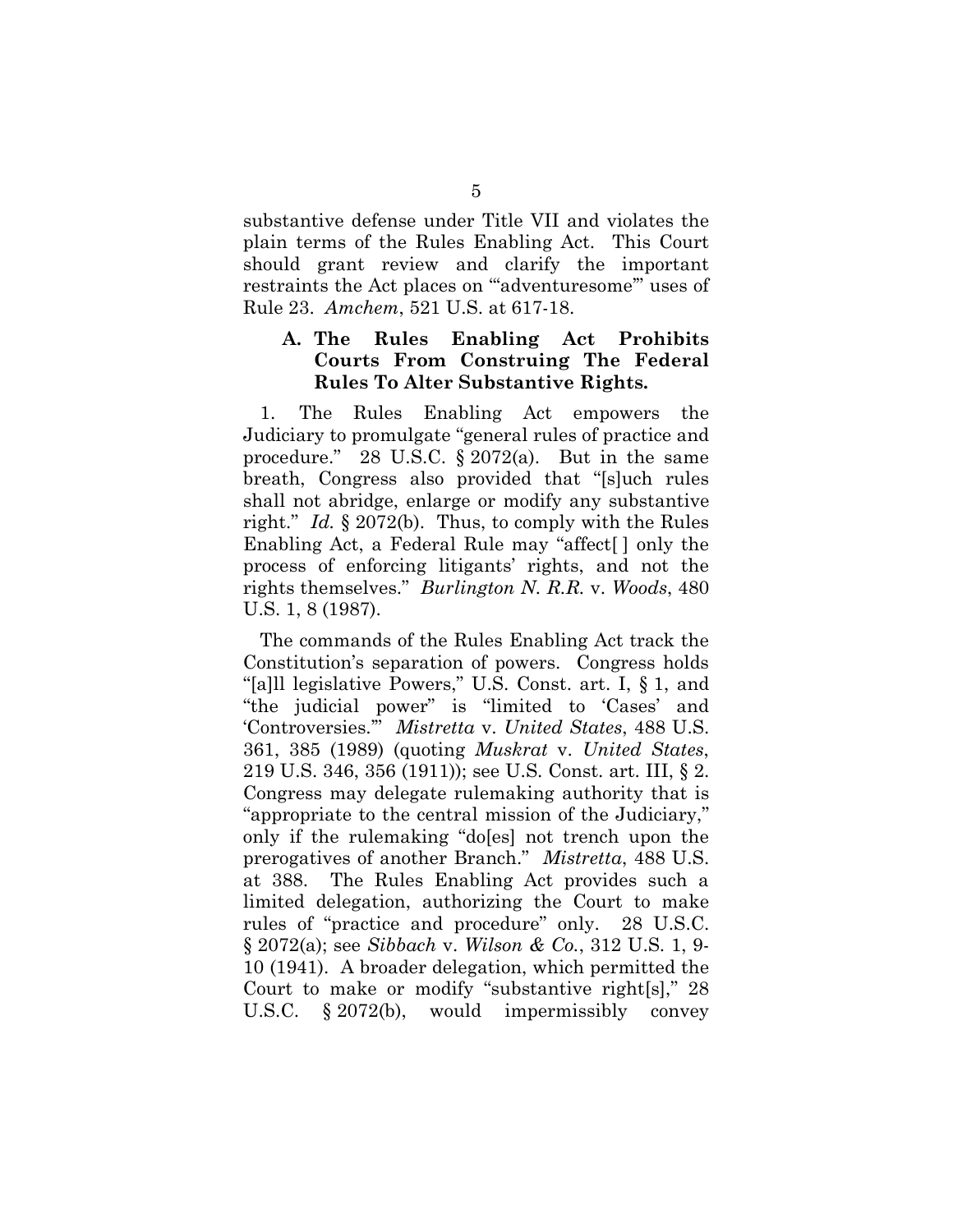legislative authority and violate the Constitution's exclusive "prescription for legislative action," *INS* v. *Chadha*, 462 U.S. 919, 951 (1983).

In light of the Rules Enabling Act's constitutional underpinnings, the principle of constitutional avoidance should guide its application. If a court has any doubt that an interpretation of a Federal Rule would stray into the legislative domain by altering substantive rights, the constitutional infirmity should be avoided by choosing the plausible interpretation that does not give rise to a serious risk of violating the Constitution. See *Edward J. DeBartolo Corp.* v. *Fla. Gulf Coast Bldg. & Constr. Trades Council*, 485 U.S. 568, 575 (1988).

2. That restrained approach is precisely what Congress envisioned. The legislative history of the Rules Enabling Act makes clear that Congress intended the Judiciary to adhere strictly to the narrow confines of its delegation.

During the twenty-year campaign leading to enactment of the Rules Enabling Act, opponents "protested that the judiciary's rulemaking authority would usurp legislative power." Martin H. Redish & Uma M. Amuluru, *The Supreme Court, the Rules Enabling Act, and the Politicization of the Federal Rules: Constitutional and Statutory Implications*, 90 Minn. L. Rev. 1303, 1312 (2006); see S. Rep. No. 69- 1174, at 20, 33 (1926). To meet that objection, proponents of the Act added the statement that the Court's rules could not "'abridge, enlarge, nor modify . . . substantive rights.'" Redish & Amuluru¸ *supra* at 1312; see also Stephen B. Burbank, *The Rules Enabling Act of 1934*, 130 U. Pa. L. Rev. 1015, 1073-80 (1982). The key Senate report explained: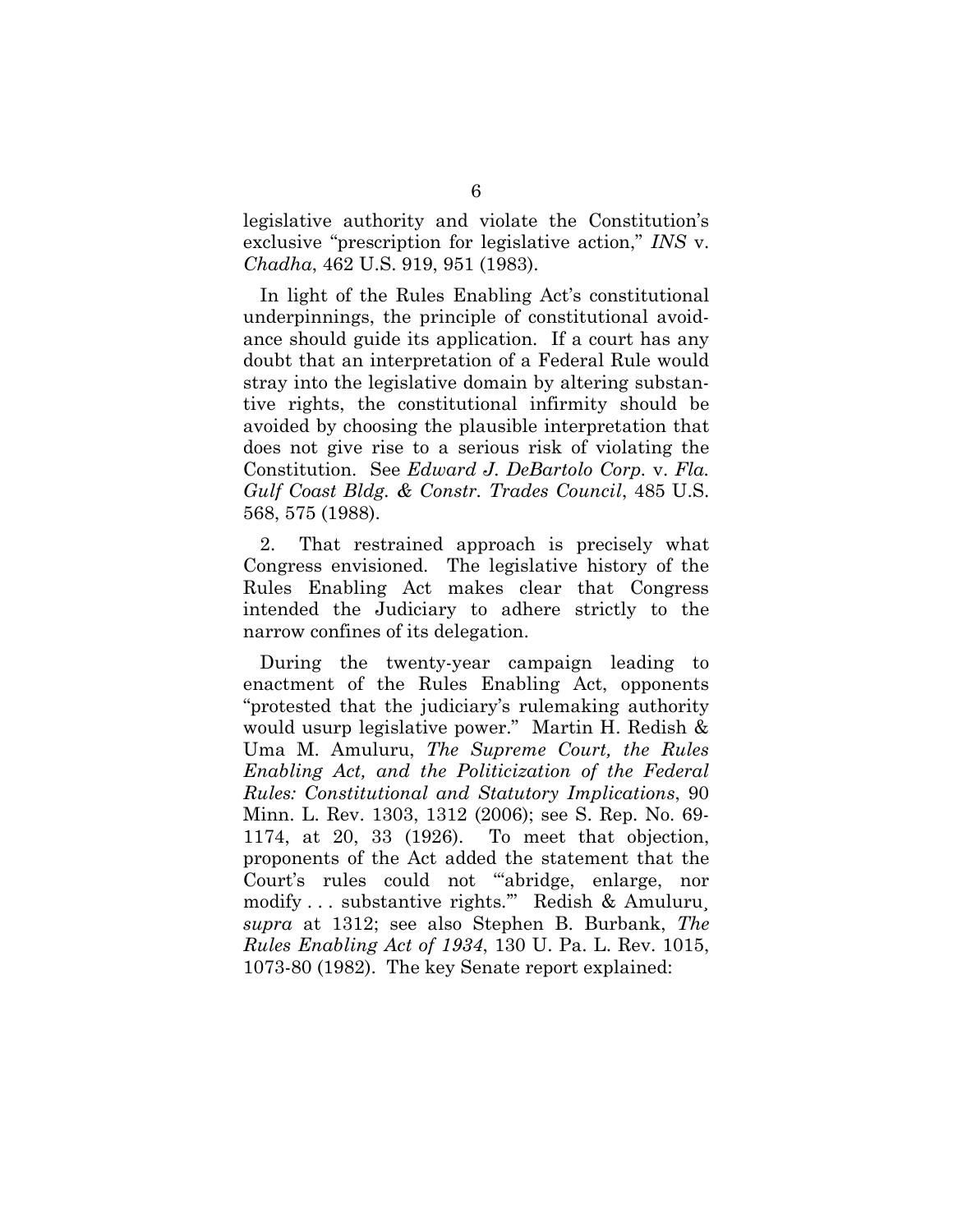In view of the express provision inhibiting the court from affecting "the substantive rights of any litigant," any court would be astute to avoid an interpretation which would attribute to the words "practice and procedure" an intention on the part of Congress to delegate a power to deal with such substantive rights and remedies ....

. . . .

Where a doubt exists as to the power of a court to make a rule, the doubt will surely be resolved by construing a statutory provision in such a way that it will not have the effect of an attempt to delegate to the courts what is in reality a legislative function.

#### S. Rep. No. 69-1174, at 11.

Congress thus made clear that the Act did not countenance rules that modified "substantive rights and remedies." *Id.*; see also S. Rep. No. 70-440, at 16 (1928) ("Matters of jurisdiction and of substantive right are clearly within the power of the legislature. These are not to be affected. It cannot be too strongly emphasized that the general rules of court contemplated under this bill will deal only with the details of the operation of the judicial machine."). Pertinent here, Congress expected that, in close cases, "any doubt will surely be resolved" by selecting the construction that would not intrude the legislative domain by modifying substantive rights. S. Rep. No. 69-1174, at 11.

3. Such restraint is especially appropriate when considering Rule 23 class certifications, as this Court has warned. See, *e.g.*, *Ortiz* v. *Fibreboard Corp.*, 527 U.S. 815, 845 (1999). Unlike most procedural rules, which typically have little effect on a case, a class certification "dramatically affects the stakes for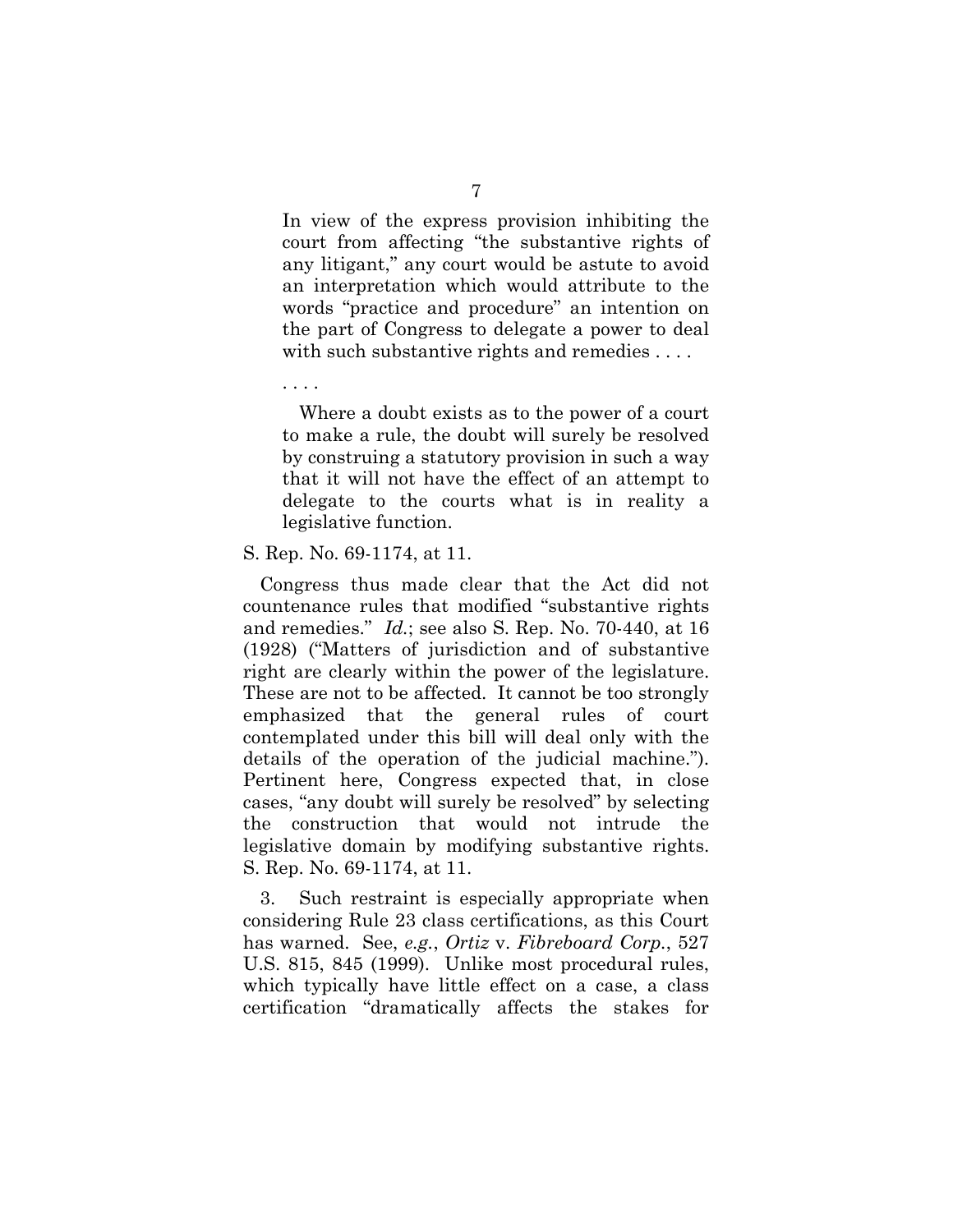defendants." *Castano* v. *Am. Tobacco Co.*, 84 F.3d 734, 746 (5th Cir. 1996). By aggregating claims, a class certification "makes it more likely that a defendant will be found liable" and "creates insurmountable pressure on defendants to settle." *Id.*; see also *In re Rhone-Poulenc Rorer Inc.*, 51 F.3d 1293, 1298 (7th Cir. 1995) (observing that class certification puts defendants "under intense pressure to settle" and calling "settlements induced by a small probability of an immense judgment in a class action 'blackmail settlements'") (quoting Henry J. Friendly, *Federal Jurisdiction: A General View* 120 (1973)).

Class certification also poses potential harms to absent plaintiffs that counsel in favor of restraint. Absent plaintiffs may prefer to assert their claims separately (or not at all), and yet Rule  $23(b)(2)$ certification binds them to the class action's disposition without giving them notice or an opportunity to opt out. See Fed. R. Civ. P.  $23(c)(2)(A)$ ,  $(c)(3)(A)$ . Under Rule  $23(b)(2)$ , the success or failure of the named plaintiffs becomes the success or failure of every absent plaintiff. For that reason, this Court has advised that "mandatory class actions aggregating damages claims," like the action here, "implicate the due process 'principle'" that requires service of process before one is bound to a judgment *in personam*. *Ortiz*, 527 U.S. at 846; see also *Amchem*, 521 U.S. at 628 ("we recognize the gravity of the question whether class action notice sufficient under the Constitution and Rule 23 could ever be given to legions so unselfconscious and amorphous").

In view of Rule 23's potency and potential harms, the Court has stressed that "Rule 23's requirements must be interpreted in keeping with Article III constraints, and with the Rules Enabling Act." *Amchem*, 521 U.S. at 613; see also *Ortiz*, 527 U.S. at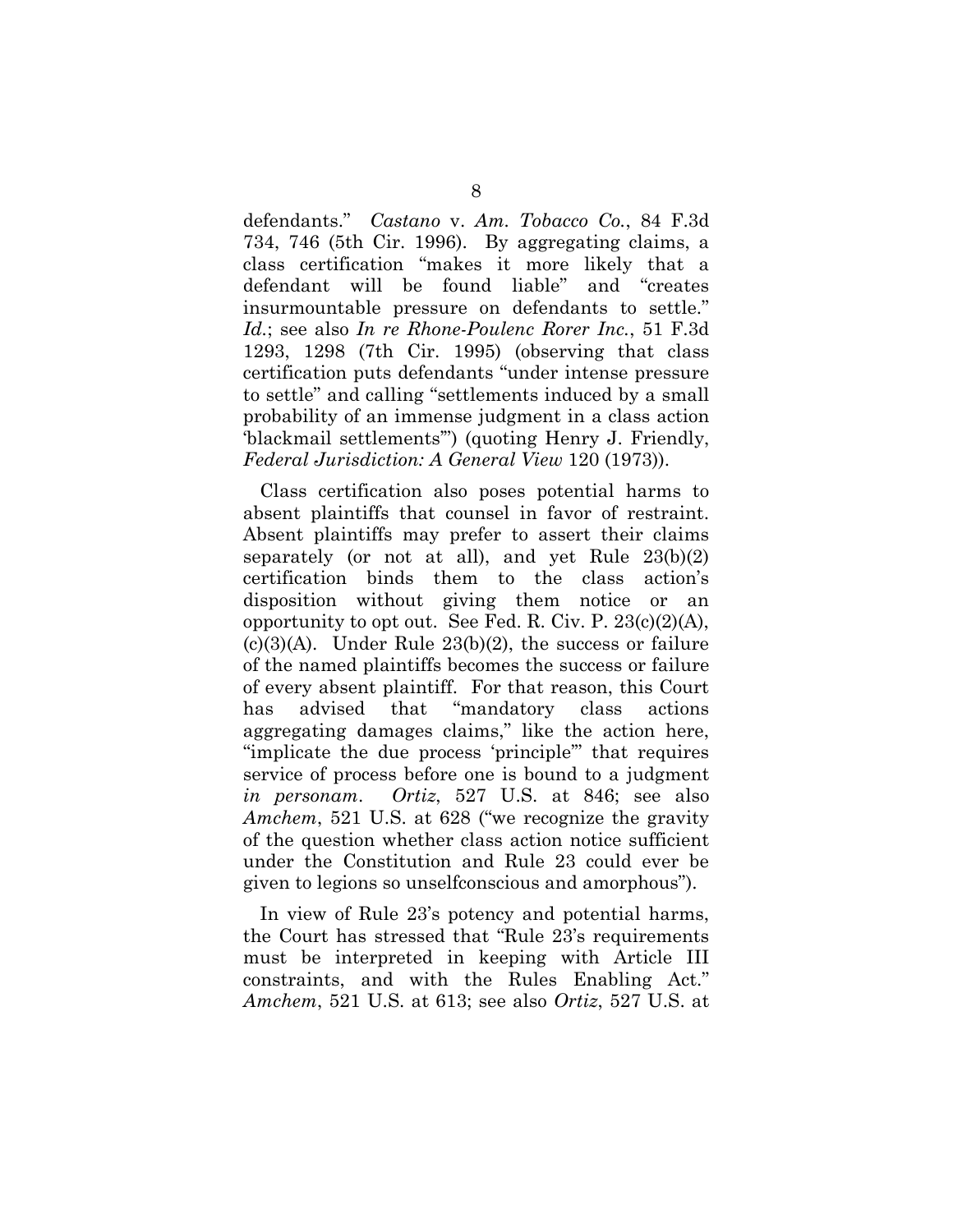845 ("no reading of [Rule 23] can ignore the Act's mandate that rules of procedure shall not abridge, enlarge or modify any substantive right") (internal quotation marks omitted). Regardless of the efficiencies promised by Rule 23, a defendant cannot be subject to liability more easily just because plaintiffs choose to plead a class action. 28 U.S.C. § 2072(b); see also *McLaughlin* v. *Am. Tobacco Co*., 522 F.3d 215, 231 (2d Cir. 2008) ("federal rules of procedure, such as Rule 23, cannot be used to abridge, enlarge or modify any substantive right") (internal quotation marks omitted); *Blaz* v. *Belfer*, 368 F.3d 501, 504 (5th Cir. 2004) ("A class action is merely a procedural device; it does not create new substantive rights ....") (internal quotation marks omitted).

Rule 23 is not an invitation to "judicial inventiveness." *Amchem*, 521 U.S. at 620. Particularly when, as here, "individual stakes are high and disparities among class members [are] great," this Court has "call[ed] for caution." *Id.* at 625. Any doubts about whether certifying a proposed class under Rule 23 would "abridge, enlarge or modify any substantive right" must be resolved by denying class certification. 28 U.S.C. § 2072(b); see *Amchem*, 521 U.S. at 621; S. Rep. No. 69-1174, at 11.

## **B. The Class Certification Affirmed By The Ninth Circuit Alters Substantive Rights Under Title VII In Violation Of The Rules Enabling Act.**

Disregarding the Rules Enabling Act and this Court's warnings, the Ninth Circuit affirmed a class certification order that modified the substantive Title VII cause of action. In so doing, the Ninth Circuit increased the unpredictability that already plagues class certification decisions. This Court's inter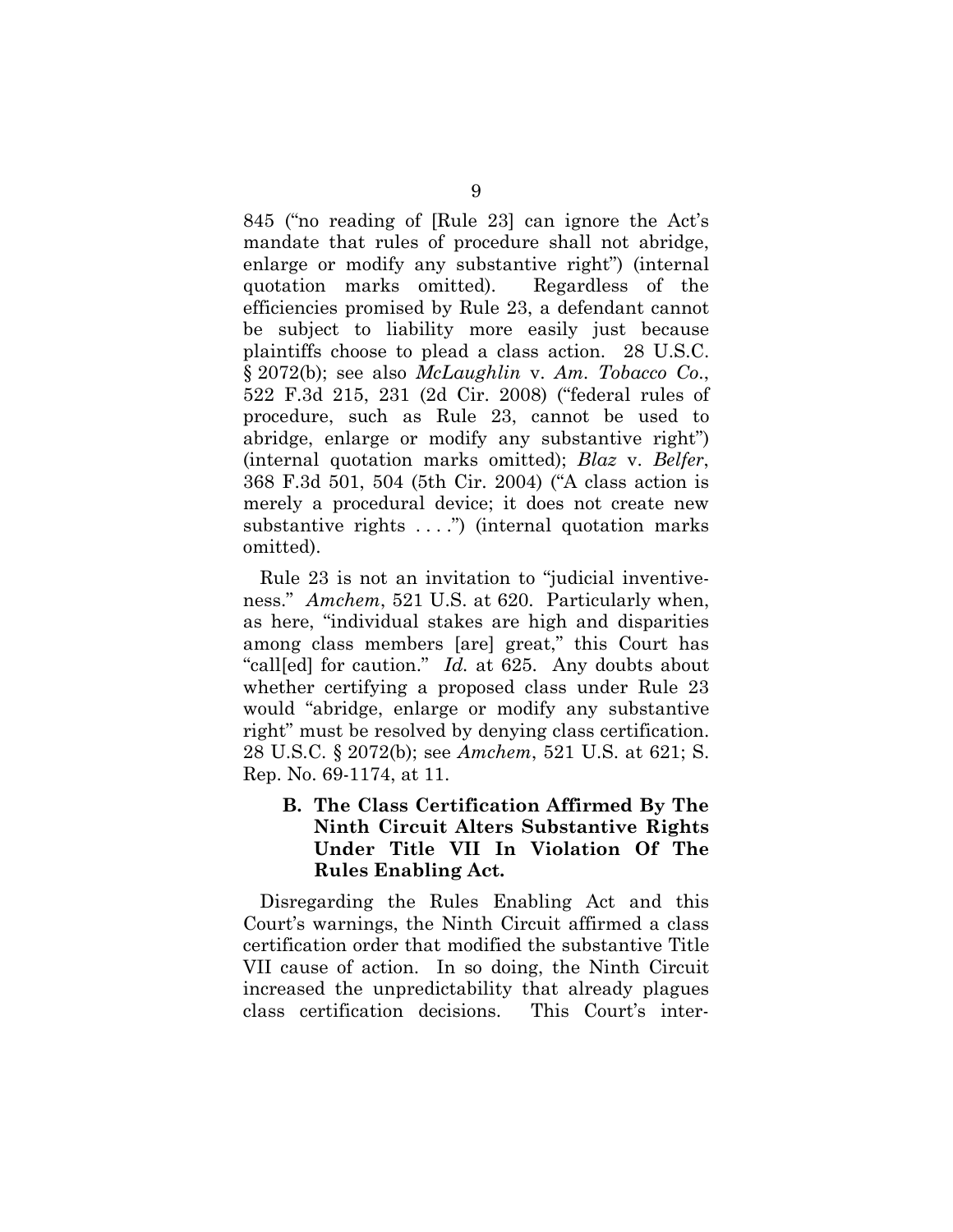vention is needed to correct the Ninth Circuit's alteration of substantive law.

1. The substantive law governing plaintiffs' claims is clear. Plaintiffs allege that the petitioner engaged in a pattern or practice of intentional discrimination on the basis of sex in violation of 42 U.S.C. § 2000e-2. See Pet. App. 278a. This Court has allowed pattern and practice claims to proceed as class actions under the two-stage framework developed in *International Brotherhood of Teamsters*  v. *United States*, 431 U.S. 324 (1977). In stage one, plaintiffs must prove that the employer engaged in a "systemwide pattern or practice of" intentional discrimination—*i.e.*, that sex "discrimination was the company's standard operating procedure." *Id.* at 336. "Without any further evidence," however, plaintiffs who prevail at stage one are entitled only to "prospective relief" to the class, such as "an injunctive order against continuation of the discriminatory practice." *Id.* at 361; see also *Cooper* v. *Fed. Reserve Bank of Richmond*, 467 U.S. 867, 876 (1984).

If plaintiffs seek "individual relief," as plaintiffs do here, a second stage consisting of individualized proceedings is required. See *Teamsters*, 431 U.S. at 361 ("a district court must usually conduct additional proceedings . . . to determine the scope of individual relief"); see also *Cooper*, 467 U.S. at 876. This requirement of individualized proof follows directly from Title VII's text. The operative provision makes it unlawful for an employer "to discriminate against any *individual* with respect to his compensation, terms, conditions, or privileges of employment, because of such *individual's* . . . sex." 42 U.S.C. § 2000e-2(a)(1) (emphasis added). Title VII expressly prohibits granting relief to "an individual" if the evidence shows that the adverse employment action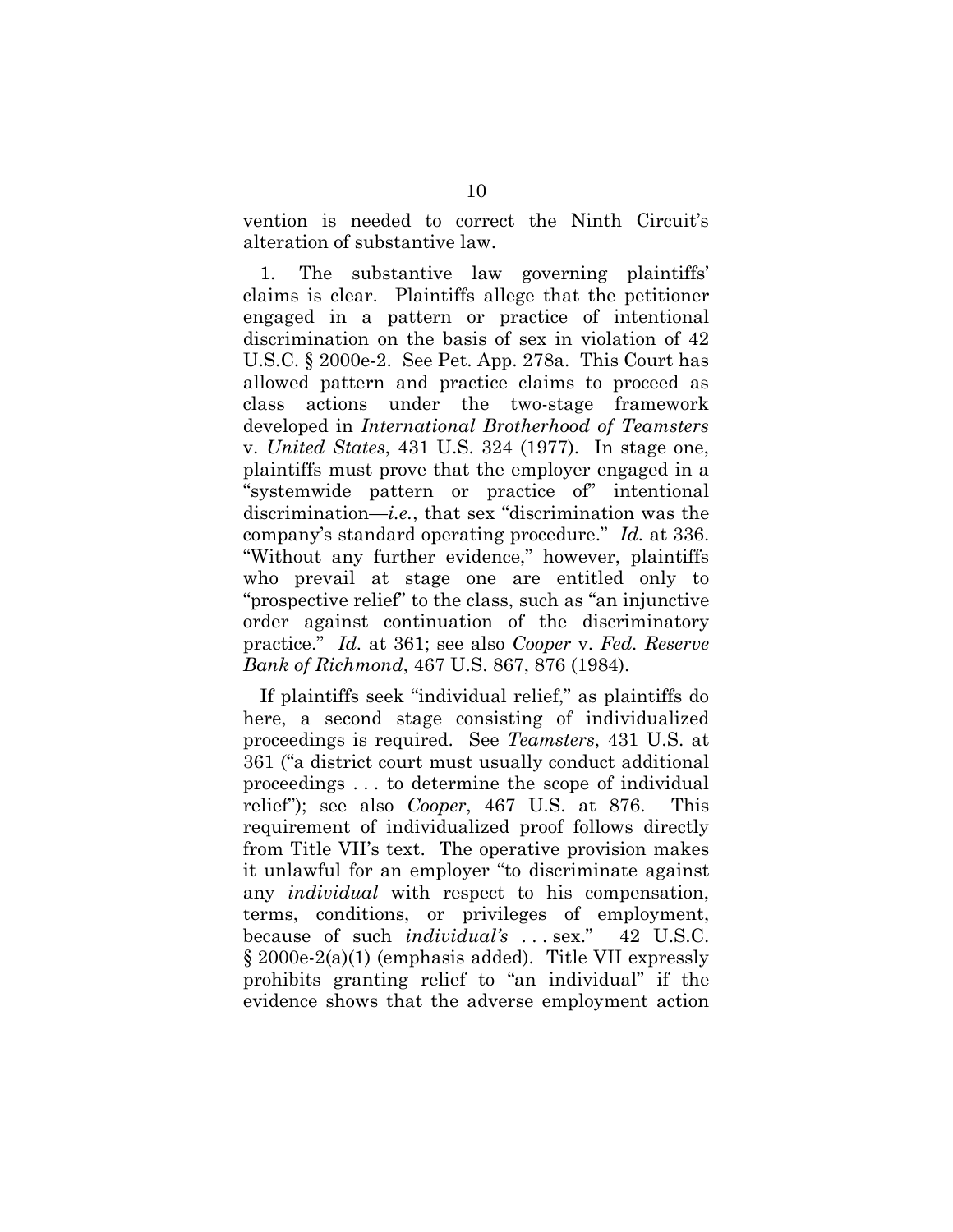was taken for "any reason other than discrimination on account of . . . sex." *Id.*  $\S 2000e-5(g)(2)(A)$ ; see also *id.* § 2000e-5(g)(2)(B)(ii) (court "shall not award damages or issue an order requiring . . . payment" if the employer demonstrates that it "would have taken the same action in the absence of the impermissible motivating factor").

Contrary to the Ninth Circuit majority's view, Pet. App. 104a-105a & n.53, this Court's decisions establish that, in the second stage, the employer is "*entitled* to prove" that individual plaintiffs were not victims of discrimination.[2](#page-16-0) *E. Tex. Motor Freight Sys., Inc.* v. *Rodriguez*, 431 U.S. 395, 404 n.9 (1977) (emphasis added); see also *Teamsters*, 431 U.S. at 362 (employer may "demonstrate that the individual applicant was denied an employment opportunity for lawful reasons"); *Franks* v. *Bowman Transp. Co.*, 424 U.S. 747, 772 (1976) (employer may show that "individuals . . . were not in fact victims of previous

 $\overline{a}$ 

<span id="page-16-0"></span><sup>2</sup> This Court's decisions in *Teamsters* and *Franks* hold that the employer has the burden of proof at the second stage because plaintiffs' stage one "proof of the pattern or practice supports an inference that any particular employment decision . . . was made in pursuit of that policy." *Teamsters*, 431 U.S. at 362; *see Franks* v. *Bowman Transp. Co.*, 424 U.S. 747, 772 (1976). However, this Court's subsequent decisions addressing individual disparate treatment claims (as opposed to class action patternor-practice disparate treatment claims) have clarified that the plaintiff always retains the ultimate burden to prove intentional discrimination. *See, e.g.*, *St. Mary's Honor Ctr.* v. *Hicks*, 509 U.S. 502, 507 (1993); *U.S. Postal Ser*v. *Bd. of Governors* v. *Aikens*, 460 U.S. 711, 716 (1983). These subsequent cases cast doubt on *Teamster*'s and *Frank*'s placement of the burden on defendants. *See Price Waterhouse* v. *Hopkins*, 490 U.S. 228, 267 (1989) (plurality) (O'Connor, J., concurring in the judgment). Regardless of where the burden lies, however, the decision below gives the defendant *no* opportunity to present its defense in violation of the Rules Enabling Act.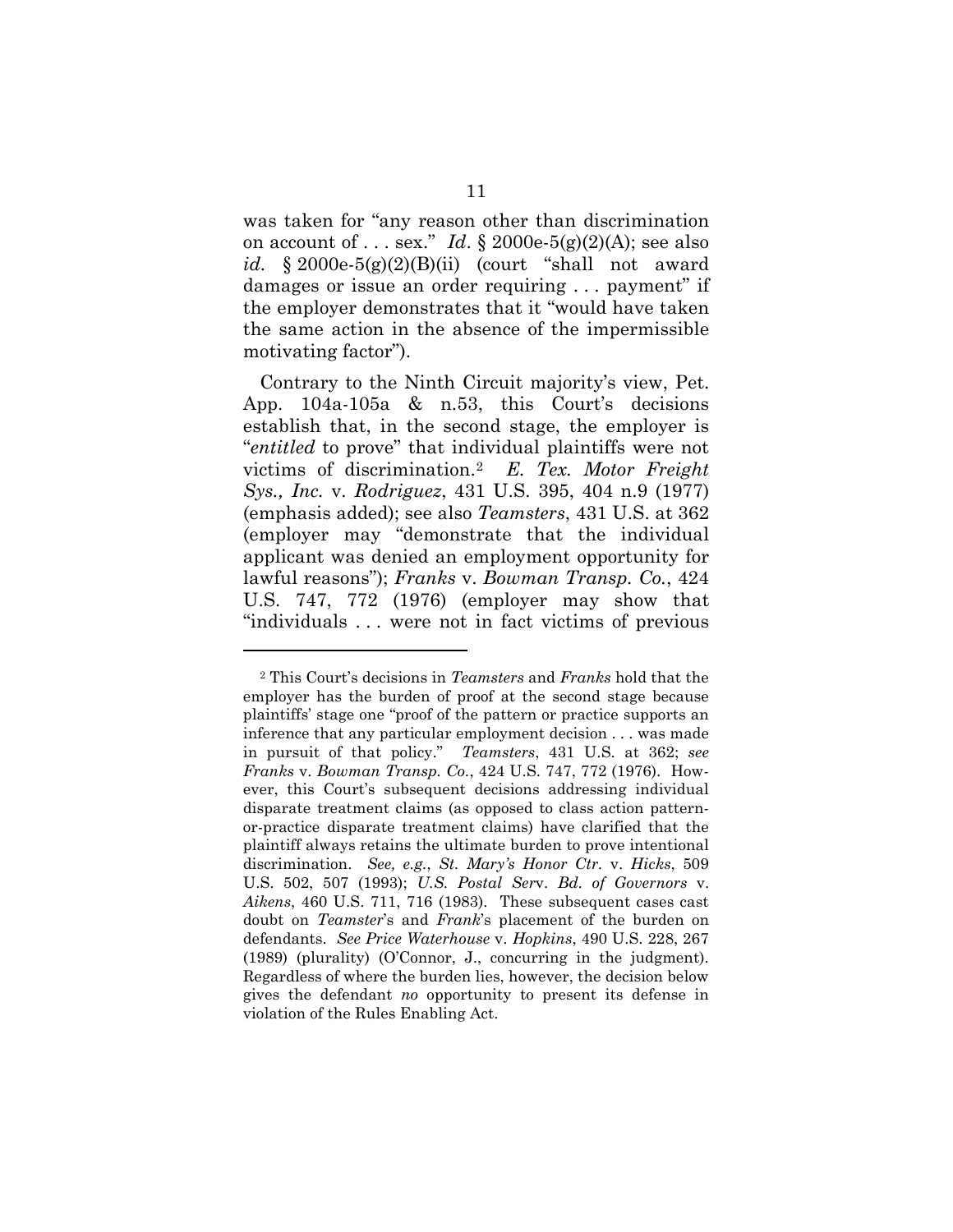hiring discrimination"). Thus, "Title VII does not authorize affirmative relief for individuals as to whom, the employer shows, the existence of systemic discrimination had no effect." *Price Waterhouse* v. *Hopkins*, 490 U.S. 228, 245 n.10 (1989) (plurality); *id.* at 266 (O'Connor, J., concurring in the judgment) (same).

2. Despite the plain requirements of Title VII and the Rules Enabling Act, the lower courts in this case modified the Title VII cause of action by dispensing with individualized proof solely in order to make the class action manageable.

The district court acknowledged that conducting "individual hearings" in stage two is the "norm," but found that conducting such hearings would be "impractical on its face" and "not feasible." Pet. App. 251a-252a. Given the size of the putative class and plaintiffs' theory of discrimination through "subjective criteria," the court reasoned that "it is virtually impossible" to determine "which class members were the actual victims of the defendant's discriminatory policy." *Id.* at 252a-253a. As the dissent below explained, the district court's findings "compel[ ] the conclusion that it could not certify the class at all*." Id*. at 146a.

Instead, the district court denied defendant its substantive right to mount individualized defenses. Pet. App. 247a-258a; see *id.* at 247a (Wal-Mart "is not, however, entitled to circumvent or defeat the class nature of the proceeding by litigating whether every individual store discriminated against individual class members"). The court proposed a formulabased approach to determine individual plaintiffs' relief without considering petitioner's defense to their claims. *Id.* at 251a-276a. The district court would calculate a class-wide, lump-sum backpay award, and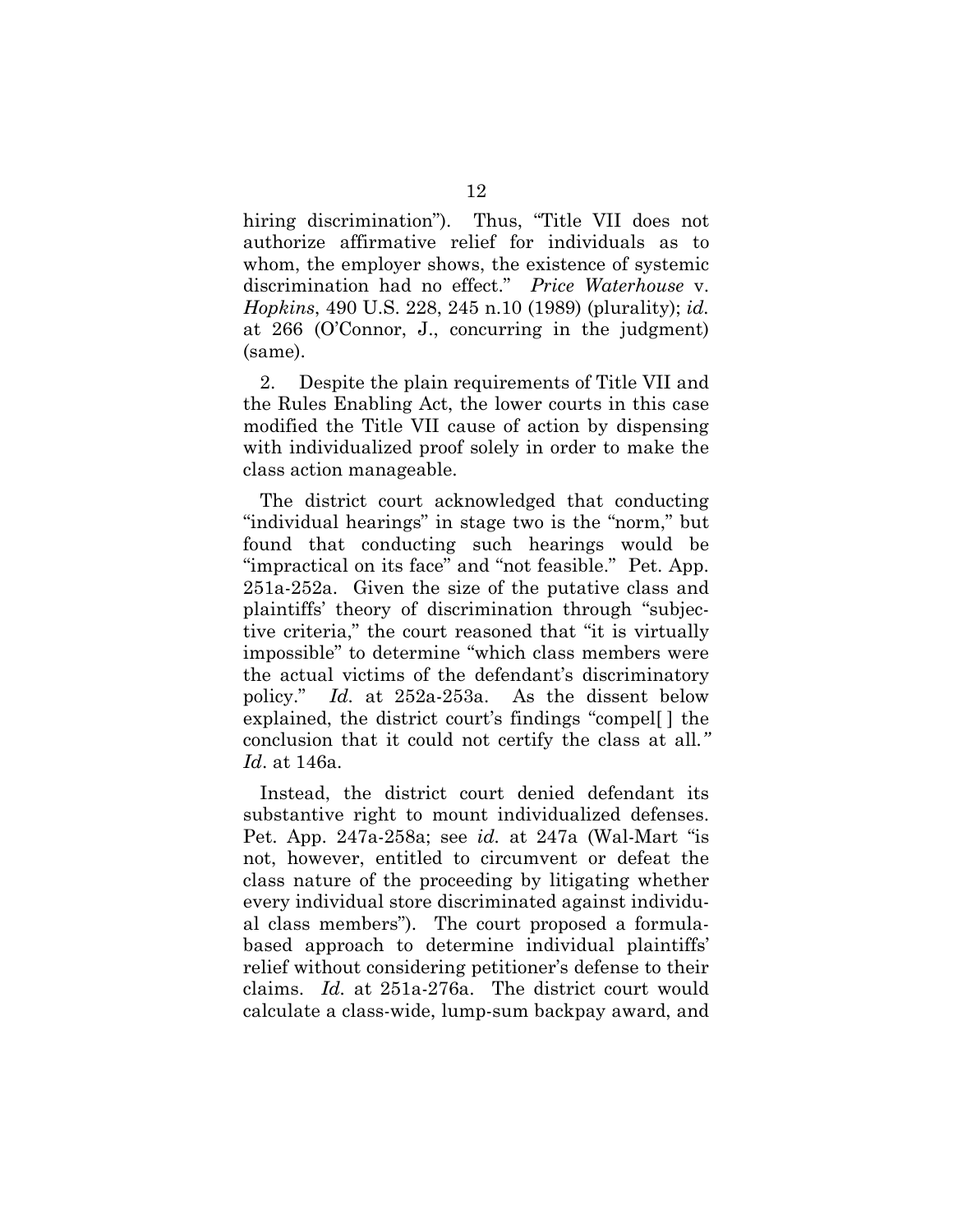then use employment information from petitioner's corporate records to fashion individual awards. *Id.* This approach would preclude the petitioner from showing that a non-discriminatory reason not evident in corporate records—such as a plaintiff's inferior pre-Wal-Mart work experience, *id.* at 272a-273a & n.55—actually motivated the lower pay or nonpromotion. See *id.* at 272a-276a. Even though plaintiffs allege that discrimination occurred through local store managers' subjective decisions, *id.* at 77a-78a, the defendant's ability to show that any given manager did not act "because of" a plaintiff's sex is sharply limited. This result transgresses Title VII's express provisions. 42 U.S.C. §§ 2000e-2(a), 2000e-5(g).

The Ninth Circuit majority justified allowing this wayward approach on the ground that, in stage one, "the pattern and practice *has* to be proven on a group basis." Pet. App. 105 n.53. But that truism says nothing about the employer's right to contest individual plaintiffs' claims in stage two[.3](#page-18-0) That is the

 $\overline{a}$ 

<span id="page-18-0"></span><sup>3</sup> On that critical point, the majority principally relied on two inapposite Ninth Circuit decisions to claim that the district court could dispense with individualized hearings. Pet. App. 105a-110a & n.53. The first case actually undermines the majority's conclusion because it properly held that a Title VII defendant could avoiding making backpayment by "proving that the applicant was unqualified or showing some other valid reason why the claimant was not, or would not have been, acceptable." *Domingo* v. *New England Fish Co*., 727 F.2d 1429, 1445 (9th Cir. 1984). The second decision involved Alien Tort Claims Act claims, not Title VII claims, and, in any event, was based on the same flaws that plague this case. *Hilao* v. *Estate of Marcos*, 103 F.3d 767, 768 (9th Cir. 1996); *see id.* at 788 (Rymer, J., dissenting) ("If . . . a real prove-up of causation and damages cannot be accomplished because the class is too big or to do so would take too long, then . . . the class is unmanageable and should not have been certified in the first place.").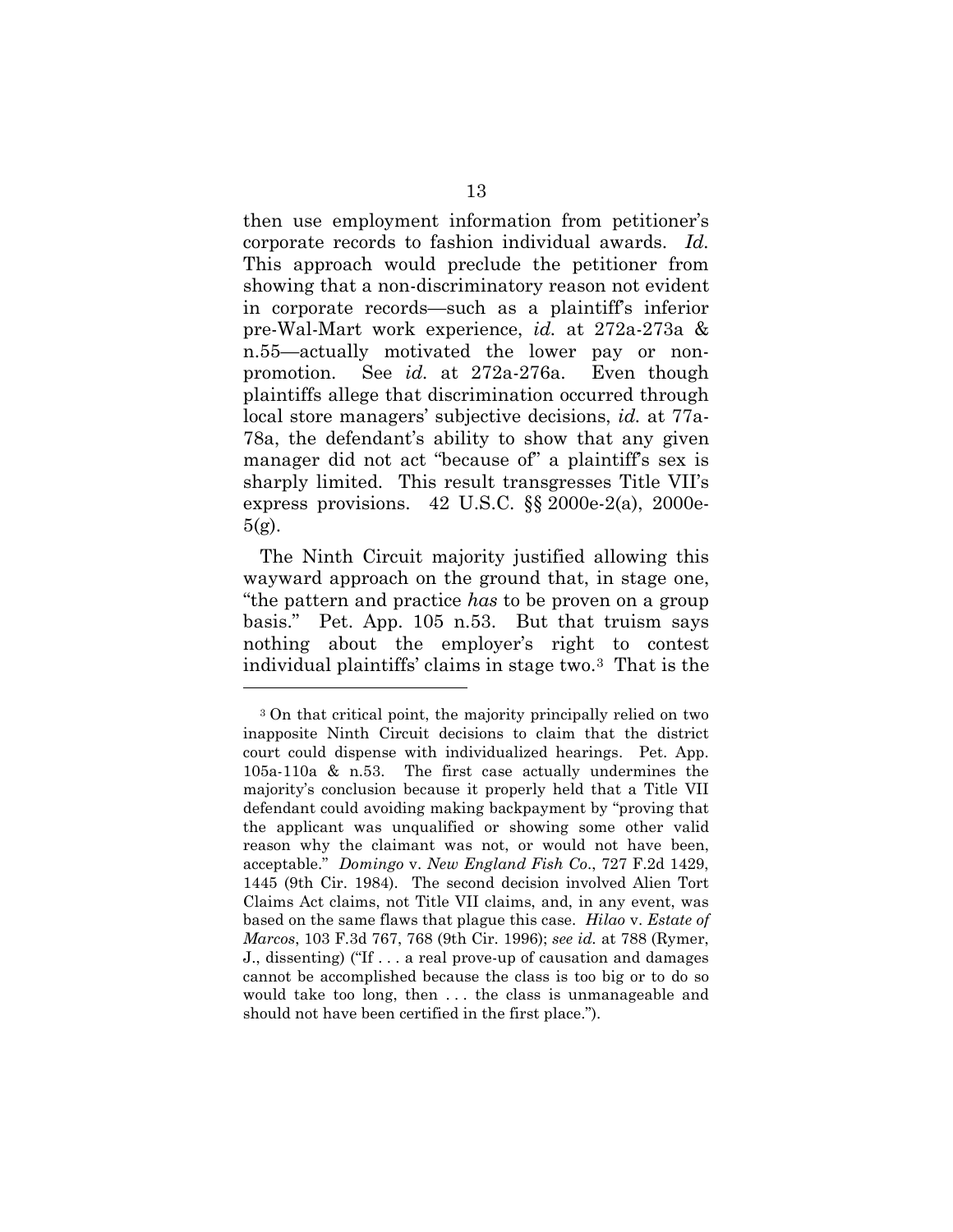stage when the statutorily created right to present individualized defenses is vindicated. *Teamsters*, 431 U.S. at 362. A court cannot use Rule 23 to abridge that right. 28 U.S.C. § 2072(b).

It is no answer to suggest, as the Ninth Circuit majority did, Pet. App. 110a n.56, that an employer's right could be protected by "allow[ing] Wal-Mart to present individual defenses in the randomly selected 'sample cases,' thus revealing the approximate percentage of class members whose unequal pay or non-promotion was due to something *other* than gender discrimination." *Id.* This "rough justice" approach—to use the district court's words, *id.* at 254a—does not accord with the text of Congress's enactment. Congress prohibited affording relief to "an individual" if the evidence shows that the employment action was taken against that individual for a reason other than sex discrimination. 42 U.S.C.  $\S 2000e-5(g)(2)(A);$  see also *id.*  $\S 2000e-5(g)(2)(B).$ Congress did not authorize "approximate lions]" of aggregate liability based on "rough" statistical models, which (the district court frankly admitted) would "generat[e] a 'windfall for some employees'" who were not actual victims of discrimination. Pet. App. 254a. Nor did Congress permit district courts, in the name of judicial efficiency, to "'undercompensat[e] the genuine victims of discrimination.'" *Id.* Because the district court's approach would "enlarge" the substantive rights of uninjured plaintiffs and "abridge" the rights of any actual victims, as well as the defendant, it contravenes Title VII and the unmistakable terms of the Rules Enabling Act. 28 U.S.C. § 2072(b).

Rather than approve the district court's experiment, the Ninth Circuit should have interpreted Rule 23's requirements "with fidelity to the Rules Enabling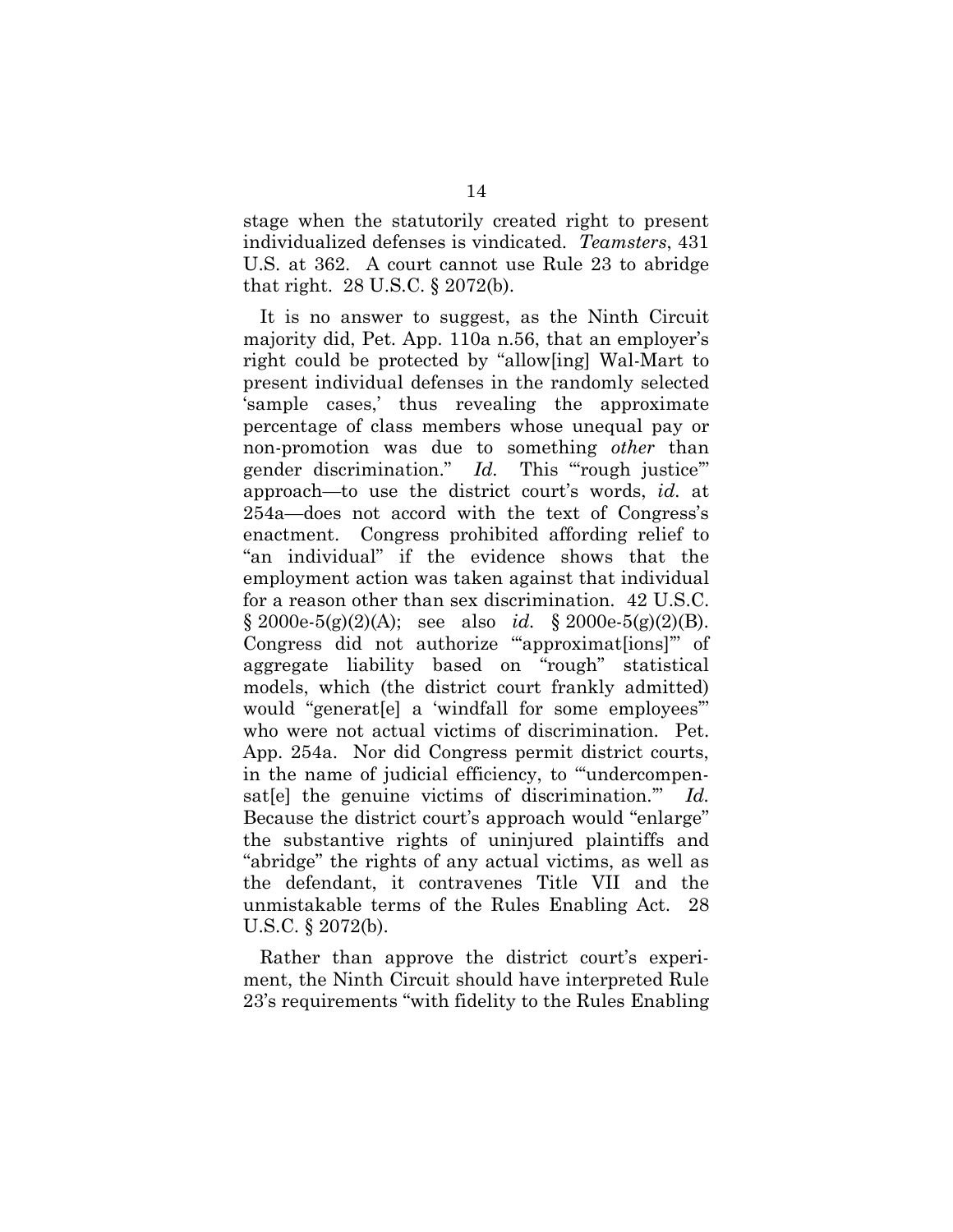Act." *Amchem*, 521 U.S. at 629; see also *Ortiz*, 527 U.S. at 845. At a minimum, the district court's approach raises serious doubts about whether it has trenched upon Congress's prerogative to design Title VII, and therefore, the Ninth Circuit should have resolved doubts by reversing the class certification. See S. Rep. No. 69-1174, at 11; see also *supra* Part I.A.1. Certiorari should be granted to clarify the proper approach to class certification and foreclose any further class action inventiveness.

### **II. THE DECISION BELOW CONFLICTS WITH CLASS CERTIFICATION DECISIONS OF OTHER CIRCUITS.**

This Court's review is all the more necessary because the Ninth Circuit's decision exacerbates confusion among the circuits regarding an employer's right to present individualized defenses to a Title VII class action and intensifies a broader conflict regarding the Rules Enabling Act's limits on class certification.

In the context of Title VII, two circuits have approved class certifications that, like the flawed certification approved here, would forgo individualized determinations required by substantive law in favor of generalized determinations. See *EEOC* v. *O & G Spring & Wire Forms Specialty Co.*, 38 F.3d 872, 880 & n.9 (7th Cir. 1994) (affirming certification without individualized hearings because conducting them "would have been unreasonable" and it "would be impossible to determine which specific class members would have been hired absent discrimination"); *Segar* v. *Smith*, 738 F.2d 1249, 1291-92 (D.C. Cir. 1984) (affirming certification without individualized hearings even "[t]hough Section 706(g) generally does not allow for backpay to those whom discrimination has not injured," and even though this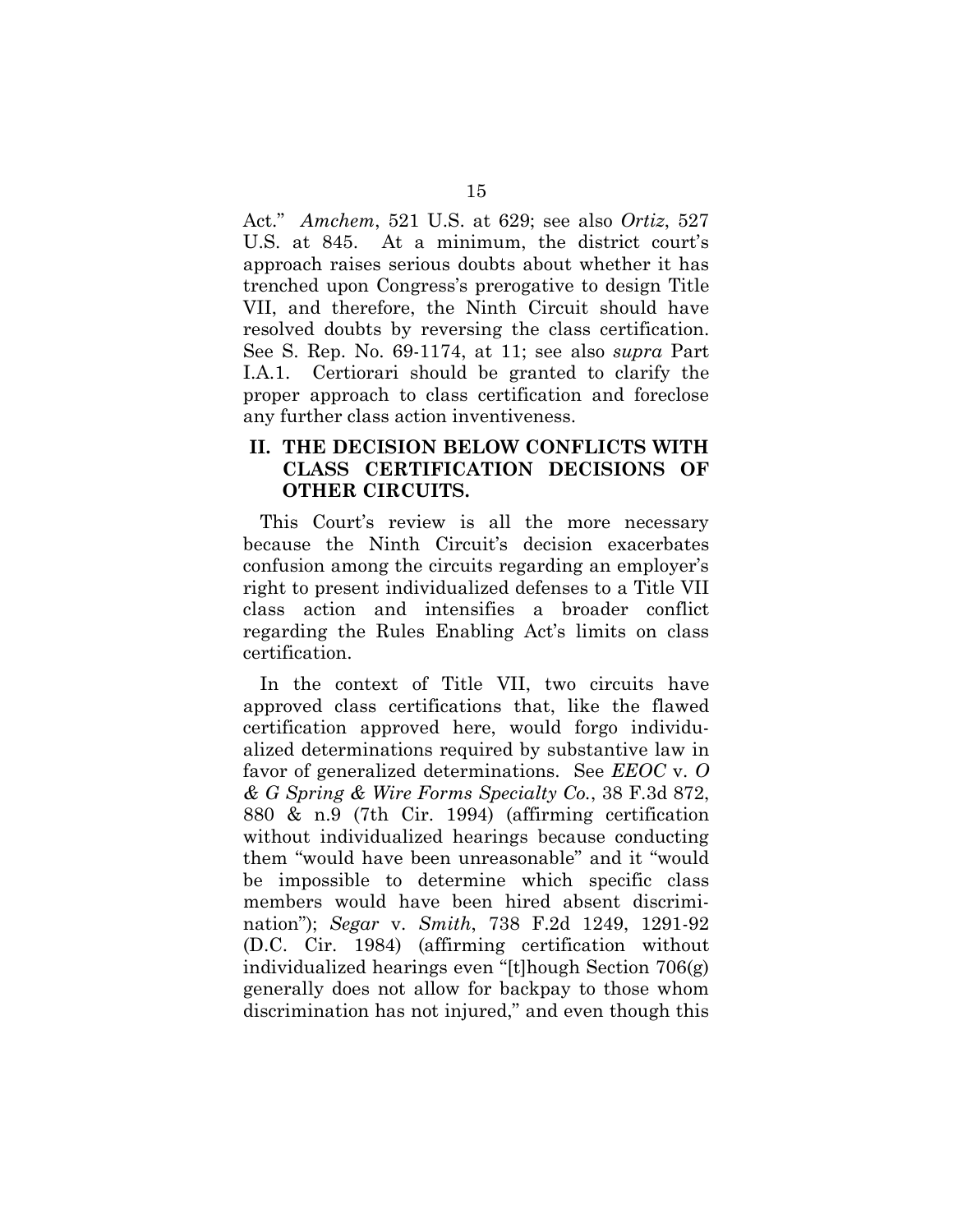created a "risk that a small number of undeserving individuals might receive backpay"). In addition, the Fifth Circuit, while recognizing that "only those individuals who have suffered a loss of pay because of the illegal discrimination are entitled to compensation," has nonetheless approved a class action judgment that awarded individual relief using a formula-based approach that excluded certain undeserving plaintiffs, but did not allow the employer to present all of its individualized defenses. *Shipes* v. *Trinity Indus.*, 987 F.2d 311, 318-19 (5th Cir. 1993).

At least four other circuits, however, have recognized that an employer has a right to show that any particular adverse employment action was not discriminatory—even though plaintiffs moved for class certification. See *Reeb* v. *Ohio Dep't of Rehab. & Corr.*, 435 F.3d 639, 651 (6th Cir. 2006) (reversing class certification and explaining that "whether the discriminatory practice actually was responsible for the individual class member's harm, the applicability of nondiscriminatory reasons for the action, showings of pretext, and any affirmative defense all must be analyzed on an individual basis"); *Cooper* v. *Southern Co.*, 390 F.3d 695, 722 (11th Cir. 2004) (affirming denial of class certification and noting that even if the court found grounds for prospective injunctive relief, "it would still be *necessary* for a single jury to hear and rule on more than 2,000 individual claims for compensatory damages") (emphasis added); *Catlett* v. *Mo. Highway & Transp. Comm'n*, 828 F.2d 1260, 1267 (8th Cir. 1987) (remanding class certification decision and noting that an employer "is *entitled*" to show that "individual class claimants" were "not qualified" receive a backpay award) (emphasis added); *Dillon* v. *Coles*, 746 F.2d 998, 1004 (3d Cir. 1984) ("Until the individual has demonstrated actual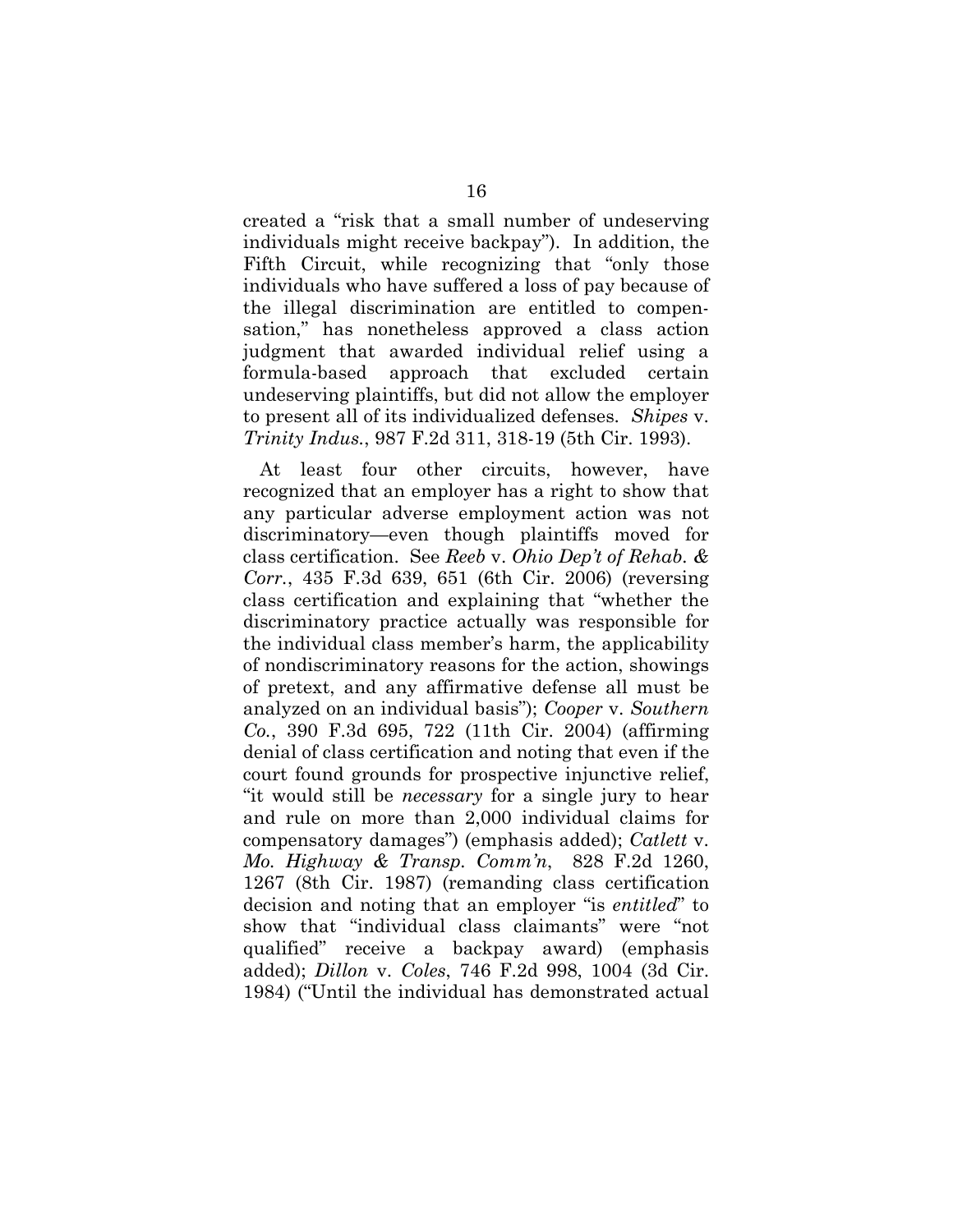injury to himself, the court may not direct individual relief. . . . [D]iscrimination in general does not entitle an individual to specific relief.").

The decision below is also at odds with cases outside the Title VII context that refuse to sanction class actions that would potentially modify the substantive cause of action in contravention of the Rules Enabling Act. For example, in *In re Fibreboard Corp.*, 893 F.2d 706 (5th Cir. 1990), the Fifth Circuit reversed a class certification that, like here, depended on forgoing individual determinations of causation and injury in favor of statistical analyses of general causation.[4](#page-22-0) *Id.* at 712. The court held that, because the resulting trial plan would modify substantive law, it could not proceed consistent with the Rules Enabling Act. *Id.* (the trial plan would "treat. discrete claims as fungible claims" and "lift[ ] the description of the claims to a level of generality that tears them from their substantively required moorings to actual causation and discrete injury"); see also *Cimino* v. *Raymark Indus., Inc.*, 151 F.3d 297, 312, 319 (5th Cir. 1998) (rejecting trial plan that would use test cases to determine liability and damages for other plaintiffs as inconsistent with the Rules Enabling Act).

Other court of appeals decisions are in accord, conflicting with the decision below. See, *e.g.*, *Sacred* 

 $\overline{a}$ 

<span id="page-22-0"></span><sup>4</sup> This decision is in tension with the Fifth Circuit's later decision in *Shipes*, 987 F.2d at 318-19, which, as noted, *supra* at 16, improperly approved class certification in a Title VII case. The inconsistency may be explained, however, by the fact that the defendant in *Shipes* failed to raise the Rules Enabling Act issue. *See Shipes*, 987 F.2d at 316-19. In any event, this intracircuit conflict demonstrates the confusion surrounding these important class certification issues that warrants this Court's review.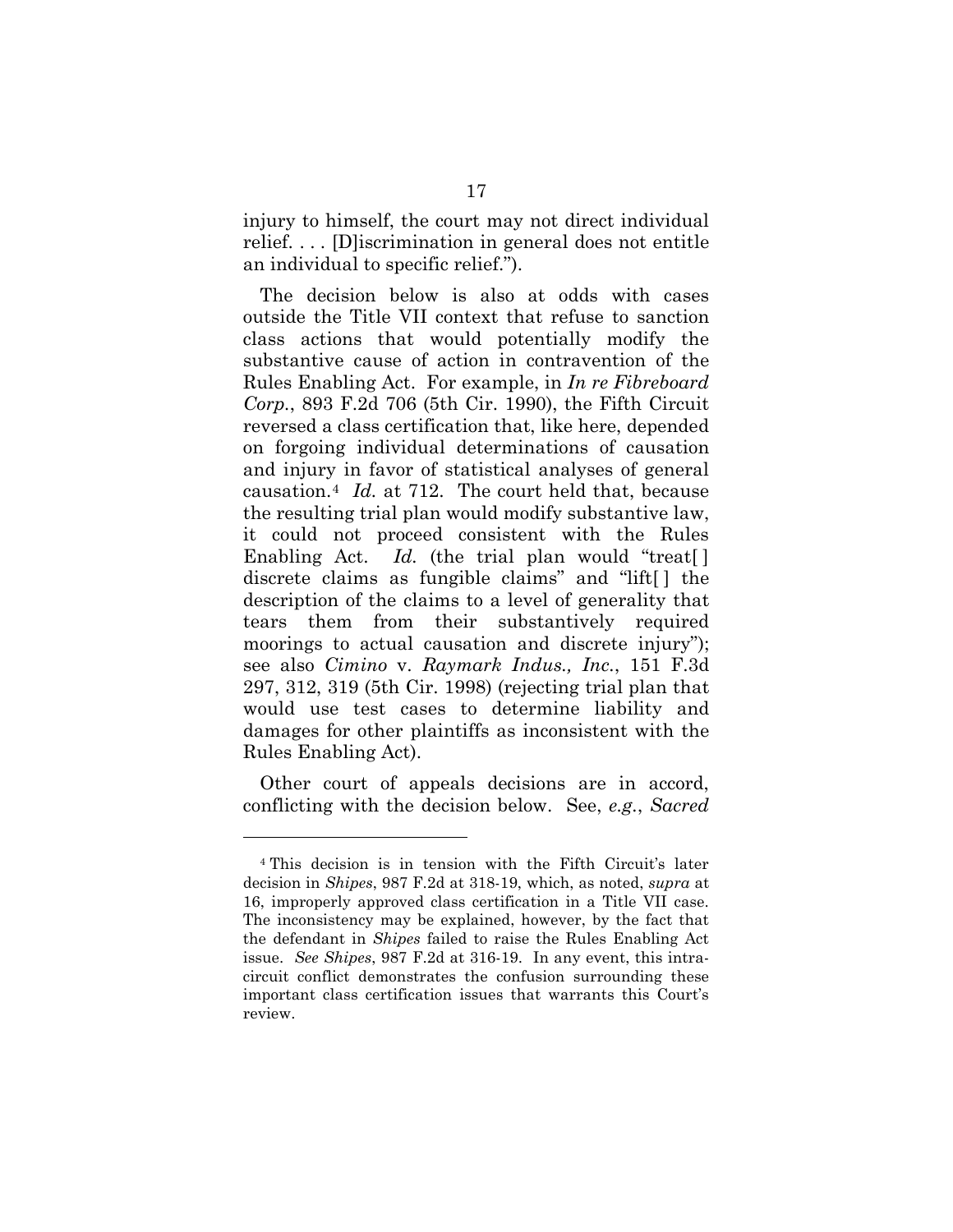*Heart Health Sys., Inc.* v. *Humana Military Healthcare Servs*.*, Inc.*, 601 F.3d 1159, 1176 (11th Cir. 2010) (reversing class certification as inconsistent with the Rules Enabling Act because there likely "'was a breach of contract with some class members, but not with other class members," such that class-wide relief would lead to "an abridgment of the defendant's rights"); *Hohider* v. *UPS, Inc.*, 574 F.3d 169, 185-86, 196-98 (3d Cir. 2009) (reversing class certification of Americans With Disabilities Act discrimination claim because "the statutorily required inquiry into qualification is incompatible with the requirements of Rule 23," rendering certification improper under the Rules Enabling Act); *McLaughlin*, 522 F.3d at 231 (reversing class certification premised on an "aggregate determination" of damages that "would inevitably alter defendants' substantive right to pay damages reflective of their actual liability"); *Windham* v. *Am. Brands, Inc.*, 565 F.2d 59, 66 (4th Cir. 1977) (en banc) (affirming district court's refusal to certify an antitrust class action because "issues of injury and damages" were "strictly individualized" such that class-wide determination would "contravene the mandate of the Rules Enabling Act"); *cf. Seijas* v. *Republic of Arg.*, 606 F.3d 53, 58 (2d Cir. 2010) (approving Rule 23(b)(3) certification, but vacating damage award calculated on class-wide basis because the "likely inflated" award "'offends the Rules Enabling Act'"). Indeed, the decision below diverges even from the Ninth Circuit's own precedent, which has reversed class certification when "individual questions" of causation and damages would "overwhelm the common questions, unless some of the required elements or allowed defenses . . . are eliminated or impaired." *In re Hotel Tel. Charges*, 500 F.2d 86, 90 (9th Cir. 1974).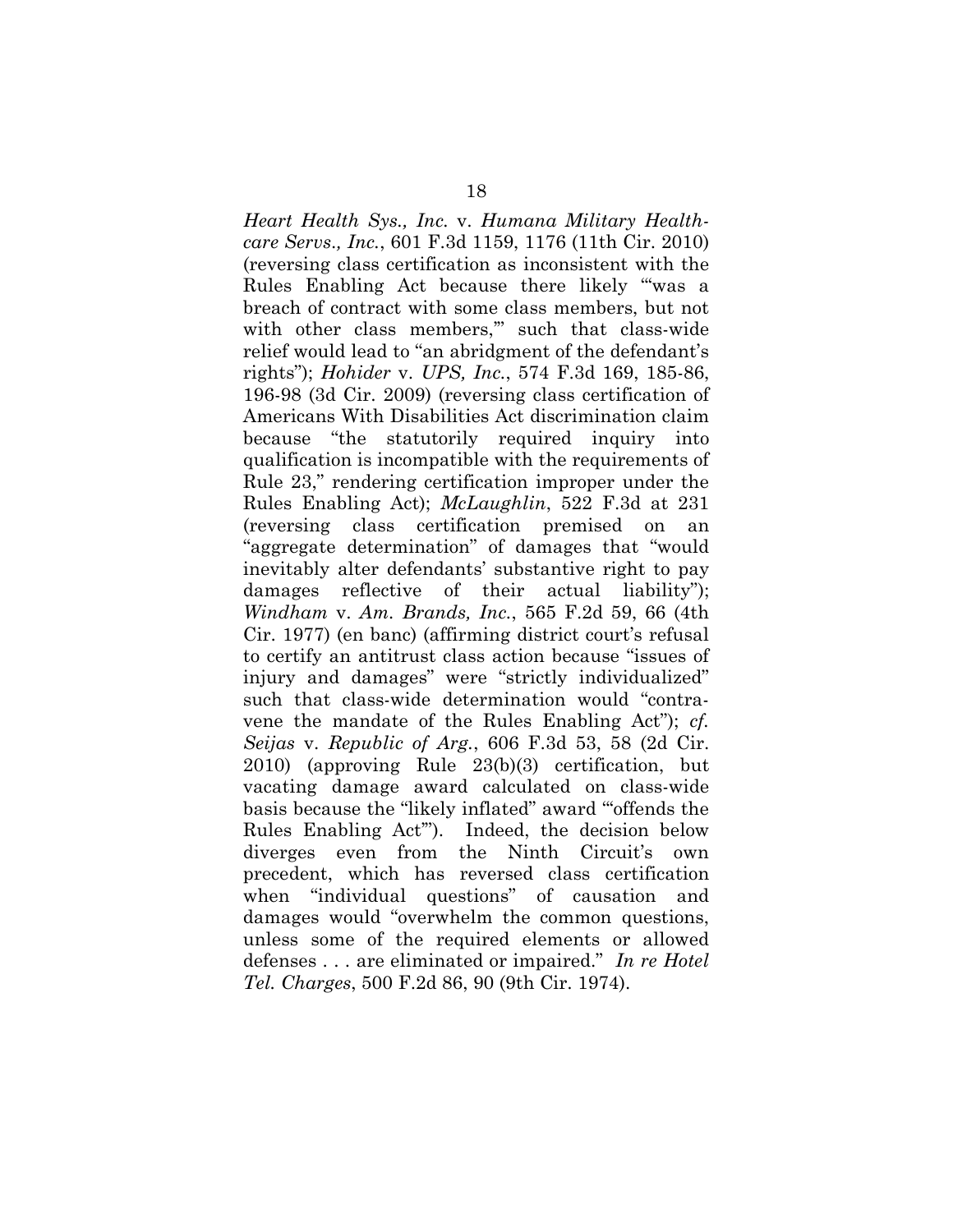The decision below thus creates both inter-circuit and intra-circuit conflicts, compounding the uncertainty defendants face when served with a class action complaint. This Court should grant the petition and confirm that the Rules Enabling Act fully applies in the class-action context.

# **III. THE DECISION BELOW WILL HAVE FAR REACHING, UNTOWARD CONSE-QUENCES FOR DEFENDANTS AND IMPLICATES THIS COURT'S DUTY TO ENSURE UNIFORMITY OF FEDERAL PROCEDURES.**

Even aside from the demonstrable flaws in the Ninth Circuit's decision, this Court's intervention is necessary to blunt the widespread, unfair consequences that the decision below will have on defendants and to ensure uniformity on potentially dispositive issues of class action procedure.

A. The impact of the Ninth Circuit's class certification decision will not be limited to employment discrimination suits. It will also affect plaintiffs' bids to obtain class certification in myriad other contexts, including products liability, securities, and antitrust cases. In each of these areas, plaintiffs assert claims that require proof that a defendant's conduct actually caused some injury. See, *e.g.*, *Castano*, 84 F.3d at 740 (products liability); *Dura Pharm., Inc.* v. *Broudo*, 544 U.S. 336, 341-42 (2005) (securities fraud); *Associated Gen. Contractors of Cal., Inc.* v. *Cal. State Council of Carpenters*, 459 U.S. 519, 538 (1983) (antitrust). Thus, a critical part of a defendant's case is often to dispute causation and injury. For example, here, Wal-Mart would be entitled to show that it paid a particular plaintiff a lower wage not because of her sex, but because she was less willing to work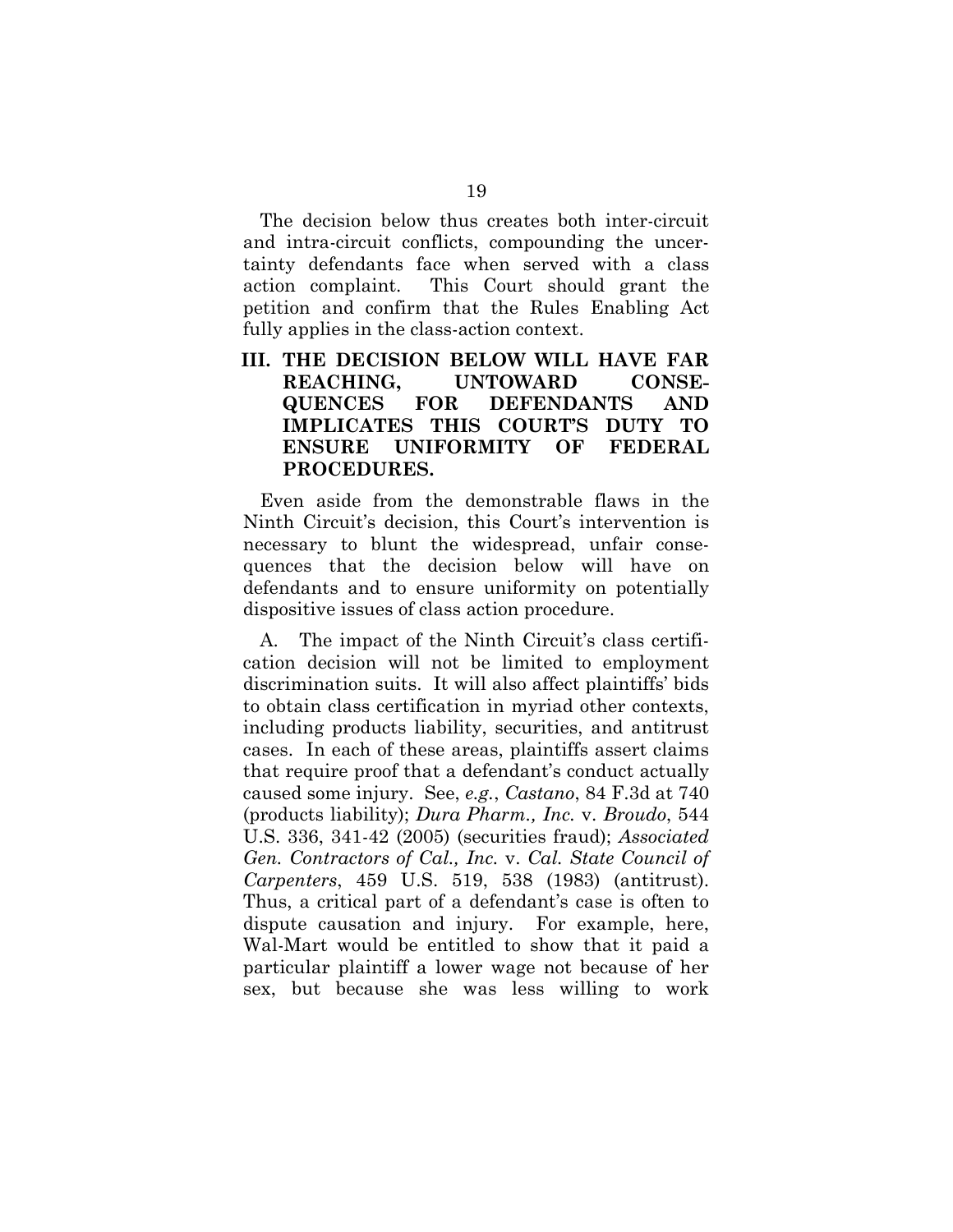weekends or rotating shifts. See Pet. App. 272a-273a  $&$  n.55.

Cases that involve varying individual proof of causation and injury generally are not eligible for class certification, as individual issues overwhelm the common issues. See *Amchem*, 521 U.S. at 620; Fed. R. Civ. P. 23(a). To avoid that result, the trial court discarded the defendant's individual defenses, severely impairing the defendant's right to a fair trial. The Ninth Circuit's decision invites plaintiffs to propose novel changes to other areas of substantive law to skirt the individual issues that would otherwise preclude class treatment.

This potential for lopsided trials will intensify the pressure that any class certification order puts on a defendant to settle, making the class action procedure an even stronger magnet for frivolous claims. In enacting the Class Action Fairness Act of 2005, Pub. L. 109-2, 119 Stat. 4, members of Congress expressed considerable concern that, "[b]ecause class actions are such a powerful tool, they can give a class attorney unbounded leverage." S. Rep. No. 109-14, at 20 (2005). "Such leverage can essentially force corporate defendants to pay ransom to class attorneys by settling—rather than litigating—frivolous lawsuits." *Id.* On numerous occasions, DRI's members have represented defendants placed in this precise situation. Needless to say, "when plaintiffs seek hundreds of millions of dollars in damages, basic economics can force a corporation to settle the suit, even if it is meritless and has only a five percent chance of success." *Id.* at 21; see also *Stoneridge Inv. Partners, LLC* v. *Scientific-Atlanta, Inc.*, 552 U.S. 148, 163-64 (2008) (explaining how the prospect of "extensive discovery" can enable "plaintiffs with weak claims to extort settlements from innocent com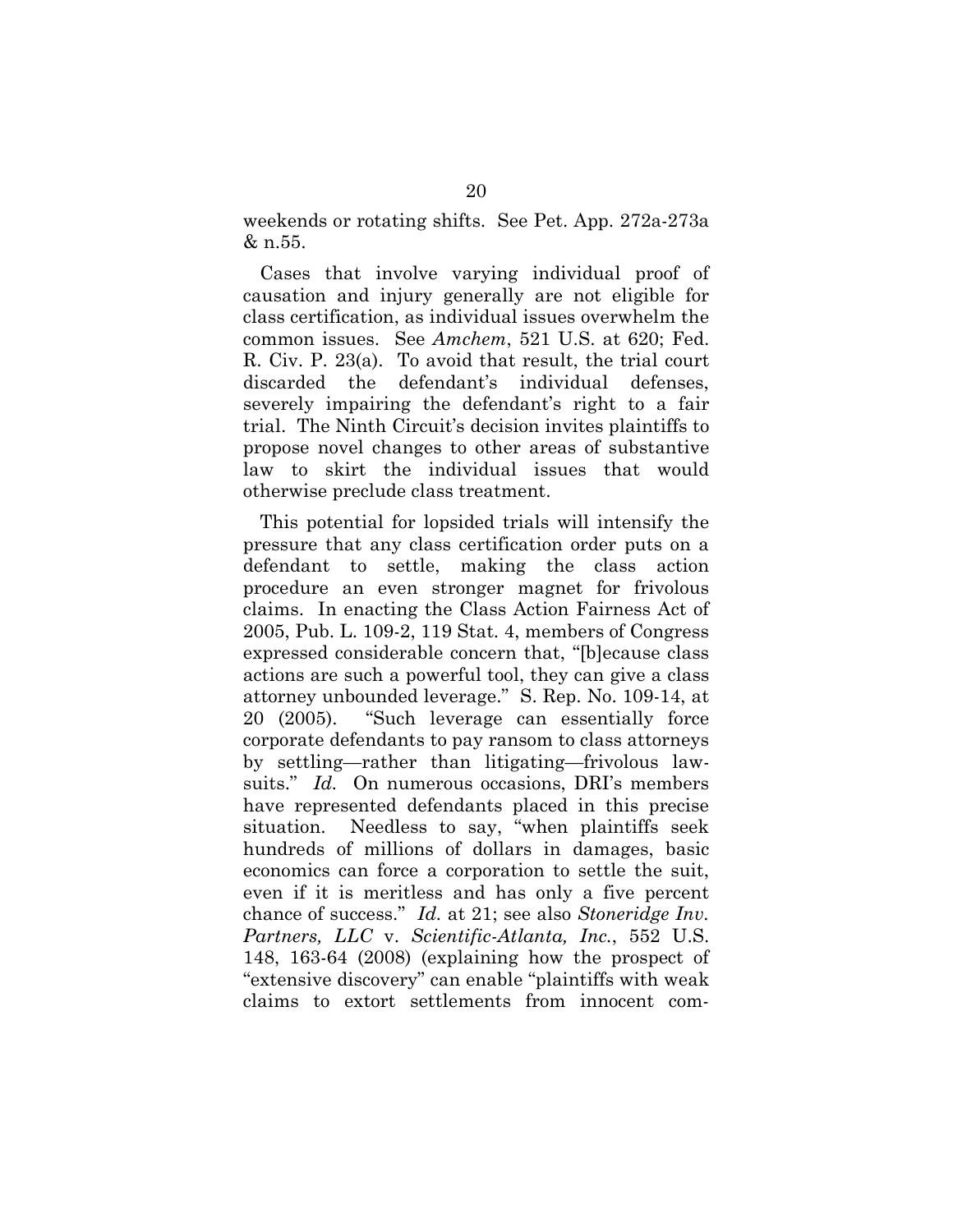panies").This Court should grant review and deter such abusive practices.

B. Review is also warranted because the Ninth Circuit's decision implicates this Court's duty to ensure uniformity of federal procedure across the country. The very purpose of the Rules Enabling Act (and the Federal Rules of Civil Procedure, which the Act empowers this Court to promulgate) is to create a single uniform system of procedure. See *Woods*, 480 U.S. at 5 n.3; Burbank, *supra* at 1024.

Divergent practices among federal courts on important issues of procedure, like the Rule 23 issues presented here, inevitably give rise to forum shopping. This Court has repeatedly warned "that it would be unfair for the character or result of a litigation materially to differ" merely because of where the suit is filed. *Hanna* v. *Plumer*, 380 U.S. 460, 467 (1965); see also, *e.g.*, *United States* v. *Reliable Transfer Co.*, 421 U.S. 397, 404, 411 (1975). In addition to its basic unfairness, forum shopping "overburdens jurisdictions with the most plaintifffriendly approach, tends to place the suit in a locale that is removed from the source of the contest so that the litigants' expenses are greater, and perpetuates a negative perception of the fairness of the legal system." James D. Cox et al., *Do Differences in Pleading Standards Cause Forum Shopping in Securities Class Actions?: Doctrinal and Empirical Analyses*, 2009 Wis. L. Rev. 421, 452.

By affirming a class certification order that dispenses with statutorily required individualized proof, the decision below provides a strong incentive for plaintiffs to choose to litigate in courts within the Ninth Circuit. Class certification is a high-stakes issue that effectively resolves many cases before they ever reach the merits. See *supra* at 7-8, 20. Given